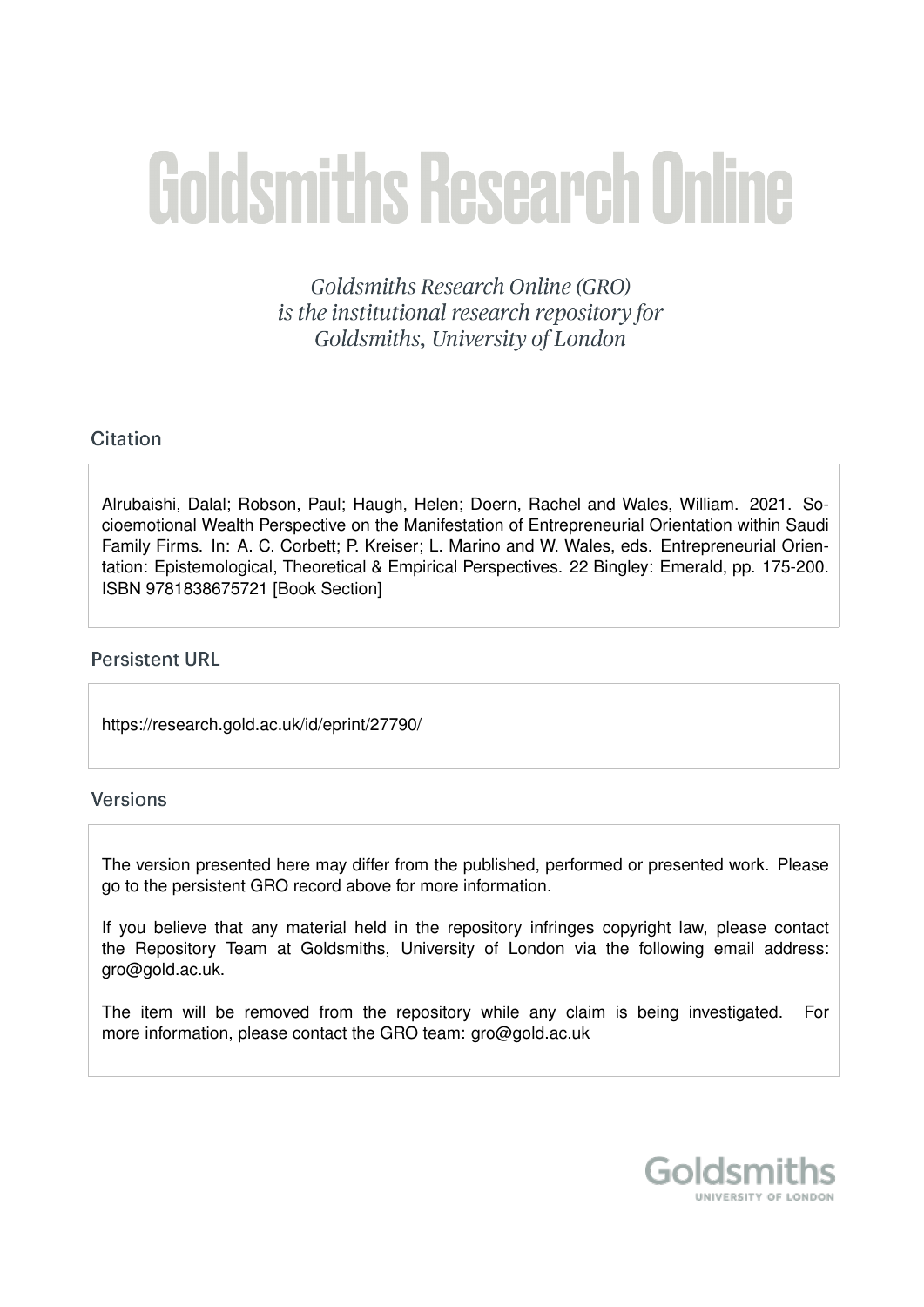# **Socioemotional Wealth, Generational Involvement, and the Manifestation of Entrepreneurial Orientation within Saudi Family Firms**

### **Abstract**

This study investigates the impact of socio-emotional wealth (SEW) on family firm entrepreneurial orientation (EO) in a tribalistic society, and the moderating effect of generational involvement on this relationship. Our data set comprises 241 privately, wholly owned family firms in Saudi Arabia. We examine EO as a strategic orientation expressed in terms of both firm behavior, and how managers approach risk-taking attitudinally. Our study finds that SEW is positively related to firms' entrepreneurial behavior, but not managerial attitudes toward risk-taking. However, the positive effects of SEW on firms' entrepreneurial behavior diminish as the number of generations involved in the family business increases. The implications for enabling entrepreneurship in transforming economies adhering to strong cultural norms are discussed.

**Keywords:** Family firms, entrepreneurial orientation, socioemotional wealth, generational involvement, Saudi Arabia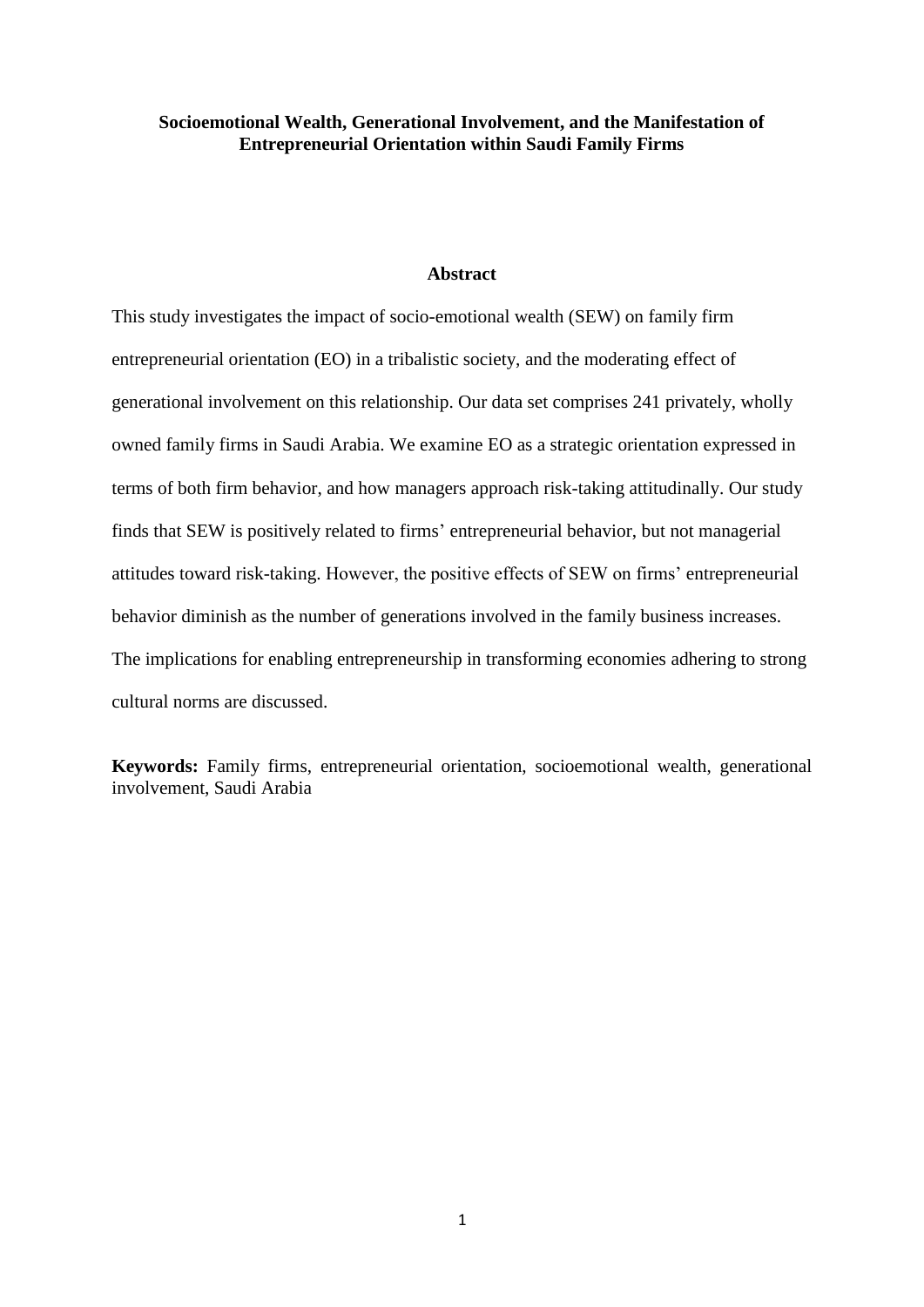#### **1. Introduction**

The family business is among the most prominent organizational forms around the world (Gedajlovic, Carney, Chrisman, & Kellermanns, 2012), and the primary source of employment and wealth creation in both developed and emerging economies (Masulis, Pham, & Zein, 2011). Family business research recognizes that entrepreneurship plays a significant role in family firm performance and survival (Kellermanns & Eddleston, 2006; Jaskiewicz, Combs, & Rau, 2015). Yet, while some researchers have found that family firms provide a supportive environment for fostering entrepreneurship (Aldrich & Cliff, 2003; Zahra, Hayton, & Salvato, 2004; Miller et al., 2016), others have maintained that family firms are typically conservative and prefer to uphold the status quo - characteristics that impede entrepreneurship (Naldi, Cennamo, Corbetta, & Gomez-Meja, 2007; Gomez-Mejia et al., 2007; Block, 2012). These inconsistencies may partially be explained by cultural norms and the extent of generational involvement in the family business that alter complex relationships between socioemotional wealth (SEW) (Gomez-Mejia, Cruz, Berrone, & De Castro, 2011), and entrepreneurial orientation (EO) (Wales, 2016).

EO comprises two fundamental components: entrepreneurial firm behaviors, or what firms do; and managerial attitudes toward risk-taking, or what managers prefer (Naldi, Nordqvist, Sjöberg, & Wiklund, 2007; Anderson et al., 2015; Randerson, 2016; Wales, 2016). While attitudes toward risk are strongly correlated with firm behavior, it has been proposed that firms may exhibit entrepreneurial behavior without a corresponding increase in managerial preferences for risk-taking. For example, perceiving that new product-market entry is either the logical course of action to remain competitive in the long-term or an affordable loss (what people are willing or able to lose over the course of some action) requires for attracting new customers (Sarasvathy, 2001; Dew, Sarasvathy, Read, &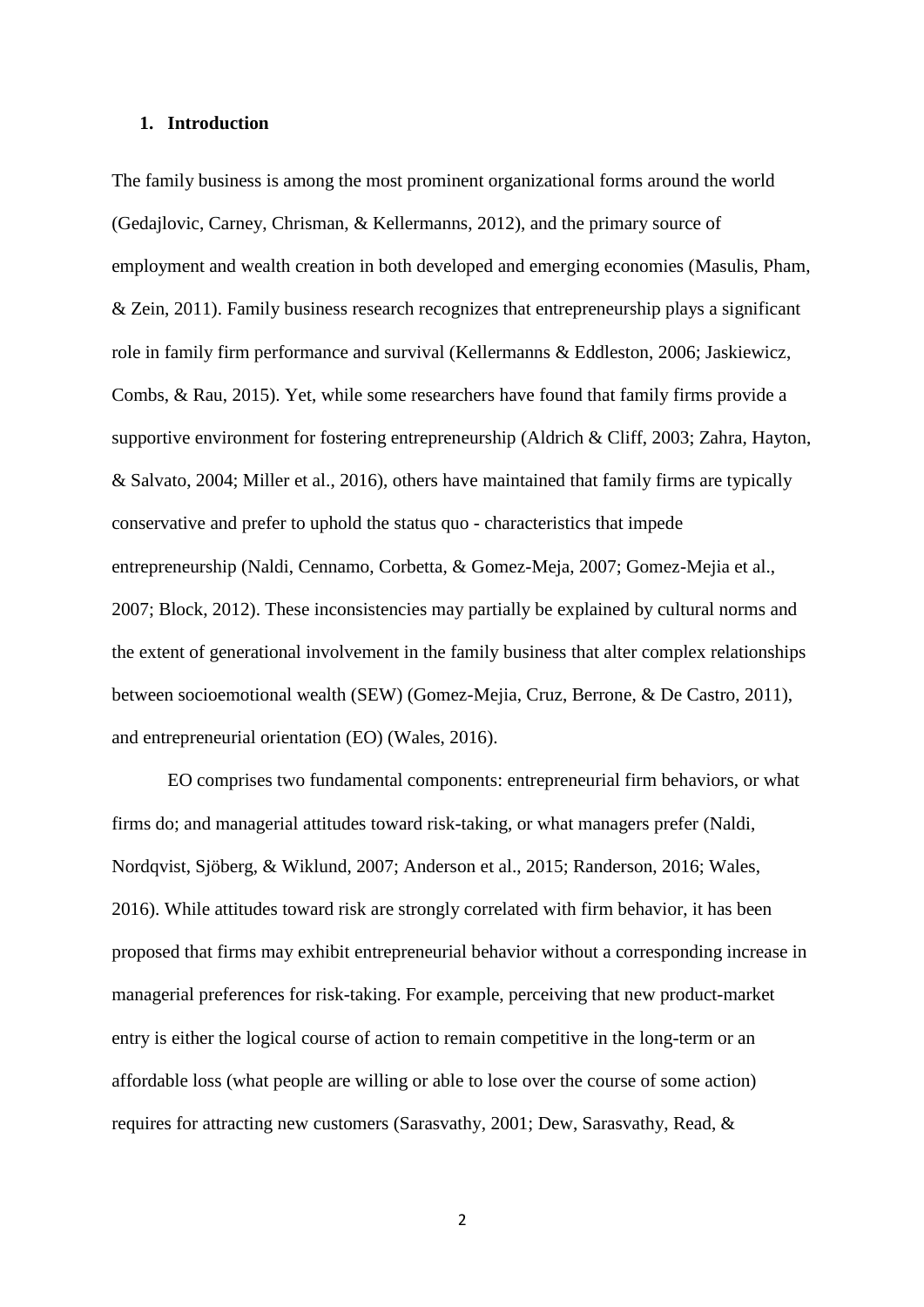Wiltbank, 2009). On this view, scholars posit that entrepreneurial attitudes and behaviors are distinct and separate elements of firm strategic orientation (Anderson et al., 2015).

In this study, we examine SEW in the context of Saudi Arabia, and the extent to which family firm SEW drives both the attitudinal and behavioral elements of EO. Moreover, building upon research which suggests that SEW may vary over the life cycle of family firms (Miller & Le Breton-Miller, 2014; Le Breton-Miller & Miller, 2013), and by generational involvement (Gomez-Mejia et al., 2007, 2011; Schepers, Voordeckers, Steijvers, & Laveren, 2014; Vandemaele & Vancauteren, 2015), we also examine the moderating effect of generational involvement on the relationship between SEW and EO. We carry out these investigations within a tribal society where family firms dominate the business landscape, and societal change has been slow, but accelerating.

Saudi Arabia, an oil rich nation located in the Arabian Gulf, has a stable economy and significant levels of government investment in economic development (Porter, 2012). The population of 32 million (OPEC, 2018), of which 20 million are Saudi nationals (World Bank, 2018), is young and approximately 50% are aged under 30 (GASTAT, 2018). Since 2014, however, the country's significant revenues from natural oil and gas reserves have fallen (Deloitte, 2016) and depressed economic opportunities (World Bank, 2018) and employment in the public sector (Mahajan 2012). In response, the government has recently put in action a National Transformation Program (NTP) to diversify the economy by 2030 with emphasis on developing the private sector and supporting entrepreneurship. Yet, many challenges to developing entrepreneurially-oriented Saudi firms exist. The strong tribal roots of Arab culture indoctrinate youth into valuing security and authority, with many pursuing the comfort of administrative and managerial positions in the public sector (Achoui, 2009; Mahajan, 2012). Nonetheless, some younger generations join their family business but the extent of their influence within the family enterprise is as yet unknown (Achoui, 2009).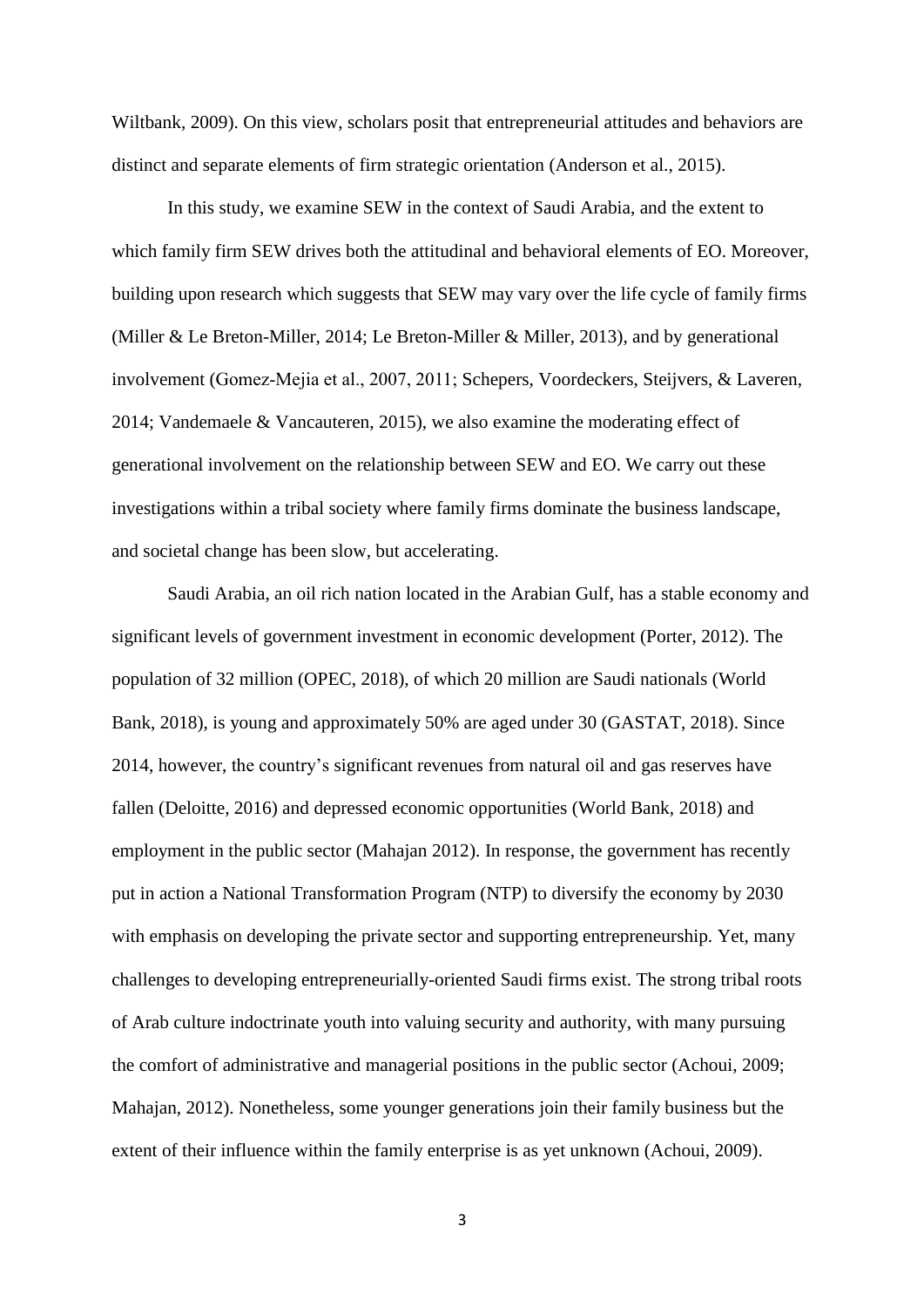Saudi Arabia is characterized by a large family structure where the average household size is 5.6 compared to 2.6 in the US, 2.4 in the UK, and 3.2 in China (UN, 2017). Saudi Arabian society is dominated economically, politically and culturally by the importance of family relationships (Davis, Pitts, & Cormier, 2000). Family reputation is a cultural value that pervades everyday life and family firm success provides an important reputational indicator. As a result, family control over the firm is pivotal to securing, protecting and stewarding the family's social status. Yet, our understanding of the boundary conditions that explain whether and how SEW promotes higher EO is limited, along with the cultural and firm-specific contexts which shape how firms manifest entrepreneurial orientation (Miller, 2011).

We surveyed 241 private wholly-owned family firms in Saudi Arabia. We theorize and observe SEW to be positively related to the firm behavior but not managerial attitudes. Our findings support a new view of EO within the context of Arab family firms. That is, Saudi Arabian family firms that have amassed high SEW support for entrepreneurial behavior to preserve the firm's competitiveness, but intriguingly do not embrace a corresponding increase in managerial risk-taking. This pattern suggests a view of EO within Saudi Arabian family firms that is more affordable loss, than risk driven (Sarasvathy, 2001). We also found that the entrepreneurial behavior of Saudi family firms diminished as the number of generations involved in the family business increased. Given the notable economic and social changes undergone recently in the region, we theorize that any diversity benefits of increased generational involvement are lost due to the increased generational differences in work style, values, and vision that may lead to conflicts in family businesses (Shediac, Shehadi, Bhargava, & Samman, 2013).

Our research offers two contributions which help shape present scholarly dialogue. First, we contribute to the strategic entrepreneurship literature by examining the value of distinguishing between entrepreneurial firm behaviors and managerial attitudes towards risk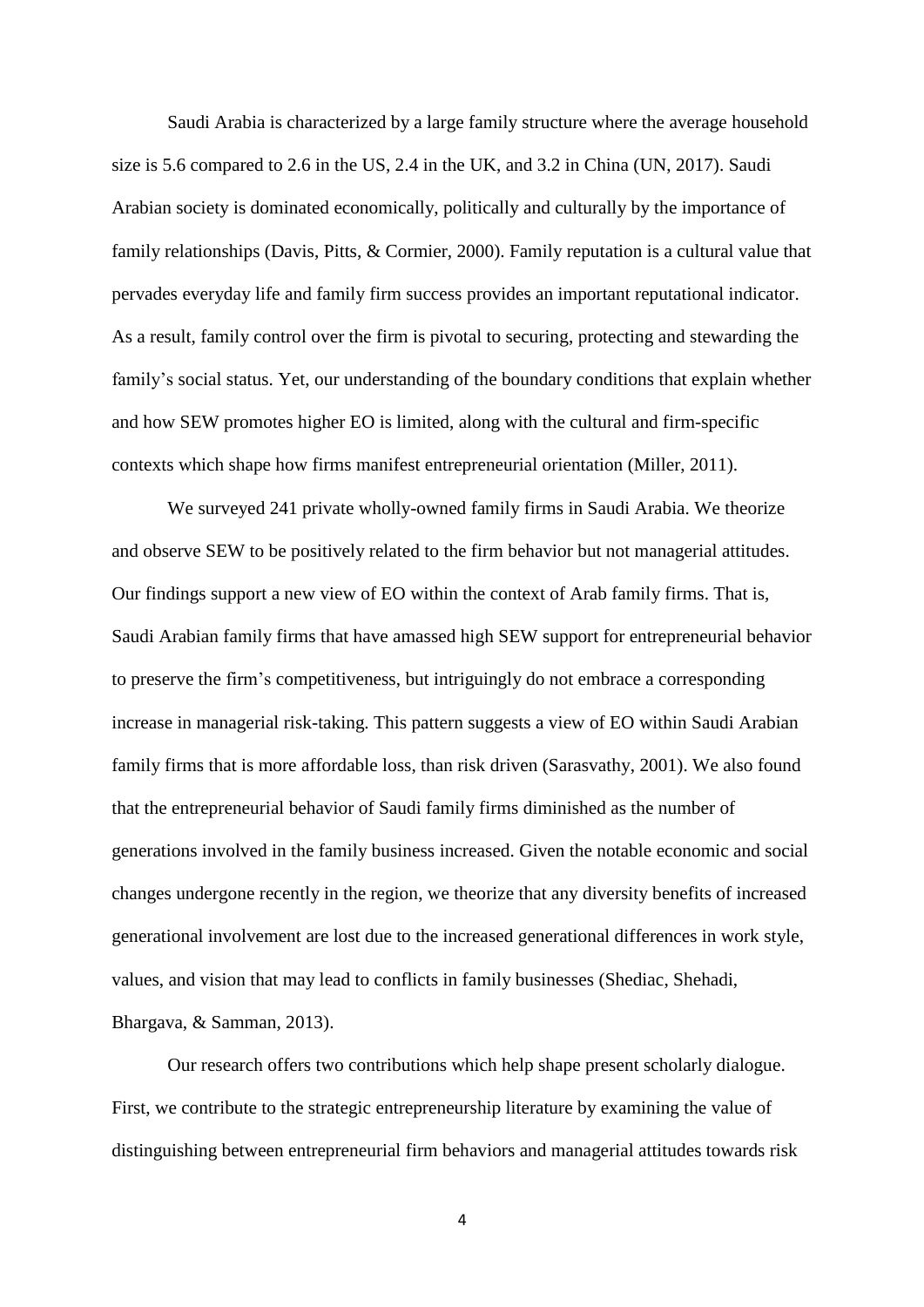when investigating EO (Anderson, Eshima, & Hornsby, 2018; Anderson et al., 2015; Covin & Miles, 1999; Naldi et al., 2007). In doing so, among Saudi family firms with high SEW we clarify that behavioral aspects of EO are increased but observe no significant corresponding increase in managerial attitudes towards risk-taking. In doing so, our research demonstrates that SEW indeed influences the manifestation of firm strategic orientation, but only from a firm behavioral standpoint.

Second, we contribute to the management and family business literature by investigating the moderating effect of generational involvement in EO in Arab family firms. We note that most studies of family business have been conducted in Western Europe and the US, suggesting that there is a need for research to consider a broader geographical and cultural base to advance our understanding of family firm EO (Lumpkin, Steier, & Wright, 2011). In light of the significant presence of family firms in the Middle East, which comprise more than 95 percent of all regional firms (Kets de Vries, Carlock, & Florent-Treacy, 2007), our data from Saudi family firms provides important insights into a central Arabian economy.

#### **2. Theoretical Background and Hypotheses**

EO represents what it means for a firm to be entrepreneurial or to act entrepreneurially and is composed of entrepreneurial behaviors and managerial attitudes toward risk (Lumpkin & Dess, 1996; Anderson et al., 2015). The behavioral component of EO captures sustained regeneration (Covin & Miles, 1999) through innovativeness and proactiveness. Innovativeness and proactiveness are necessary dimensions of entrepreneurial behavioral as firms not only create new products but simultaneously develop new markets and opportunities (Anderson et al., 2015; Miles & Snow, 1978; Covin, 1991; Wiklund & Shepherd, 2011). The attitudinal component of EO, managerial attitudes towards risk, describes the desire by senior managers to pursue entrepreneurial opportunities with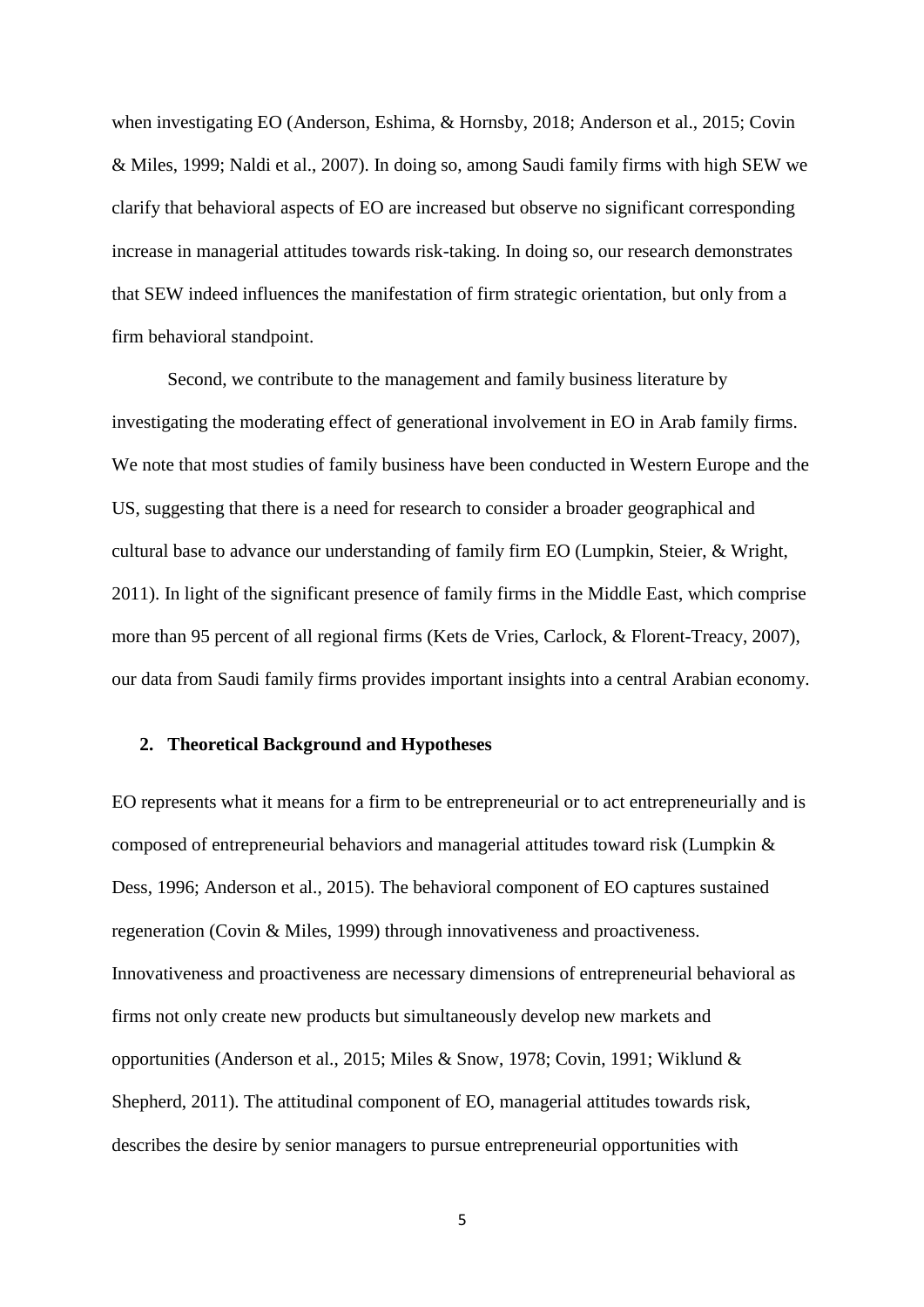uncertain outcomes (Eshima & Anderson, 2017; Anderson et al., 2015; Knight, 1921). Both behavioral and attitudinal components of EO have different antecedent relationships as the former is about observable entrepreneurial behaviors and the latter captures the desire of senior managers to pursue entrepreneurial behaviors (Anderson et al., 2015).

Entrepreneurship scholars have found EO to be a particularly useful framework for investigating family firms (Salvato, 2004; Zahra et al., 2004; Naldi et al., 2007; Kellermanns & Eddleston, 2006; Cruz & Nordqvist, 2012; Garces-Galdeano et al., 2016), observing a generally positive overall relationship between EO and family firm performance (Schepers et al., 2014; Chirico, Sirmon, Sciascia, & Mazzola, 2011). Within family firms, EO has been shown to be augmented by noneconomic factors that comprise their SEW, found either to nurture EO and new opportunities for growth and renewal (Miller et al., 2016), or to constrain EO (Schepers et al., 2014). This may be due to past investigations of EO not considering finer grained elements of firms' strategic orientation.

SEW captures "aspects of the firm that meet the family's affective needs, such as identity, the ability to exercise family influence, and the perpetuation of the family dynasty" (Gomez-Mejia et al., 2007, p.106). The protection and enhancement of SEW plays an important role in family firms' entrepreneurial goals (Gomez-Mejia et al., 2007, 2011). Previous research has established that SEW endowment evolves as a family firm passes through generations (Berrone, Cruz, & Gomez-Mejia, 2012; Le Breton-Miller & Miller, 2013; Gomez-Mejia et al., 2011; Miller & Le Breton-Miller, 2014), generally decreasing as firm age and size increase (Schepers et al., 2014). For example, in the olive oil industry, the willingness of family firms to give up control has been shown to increase as firms pass on to later stages of ownership (Gomez-Mejia et al., 2007). In addition, retained earnings have been found to be lower in later generational ownership (Vandemaele & Vancauteren, 2015). This suggests that the strength of SEW may diminish as the firm ages, grows, and involves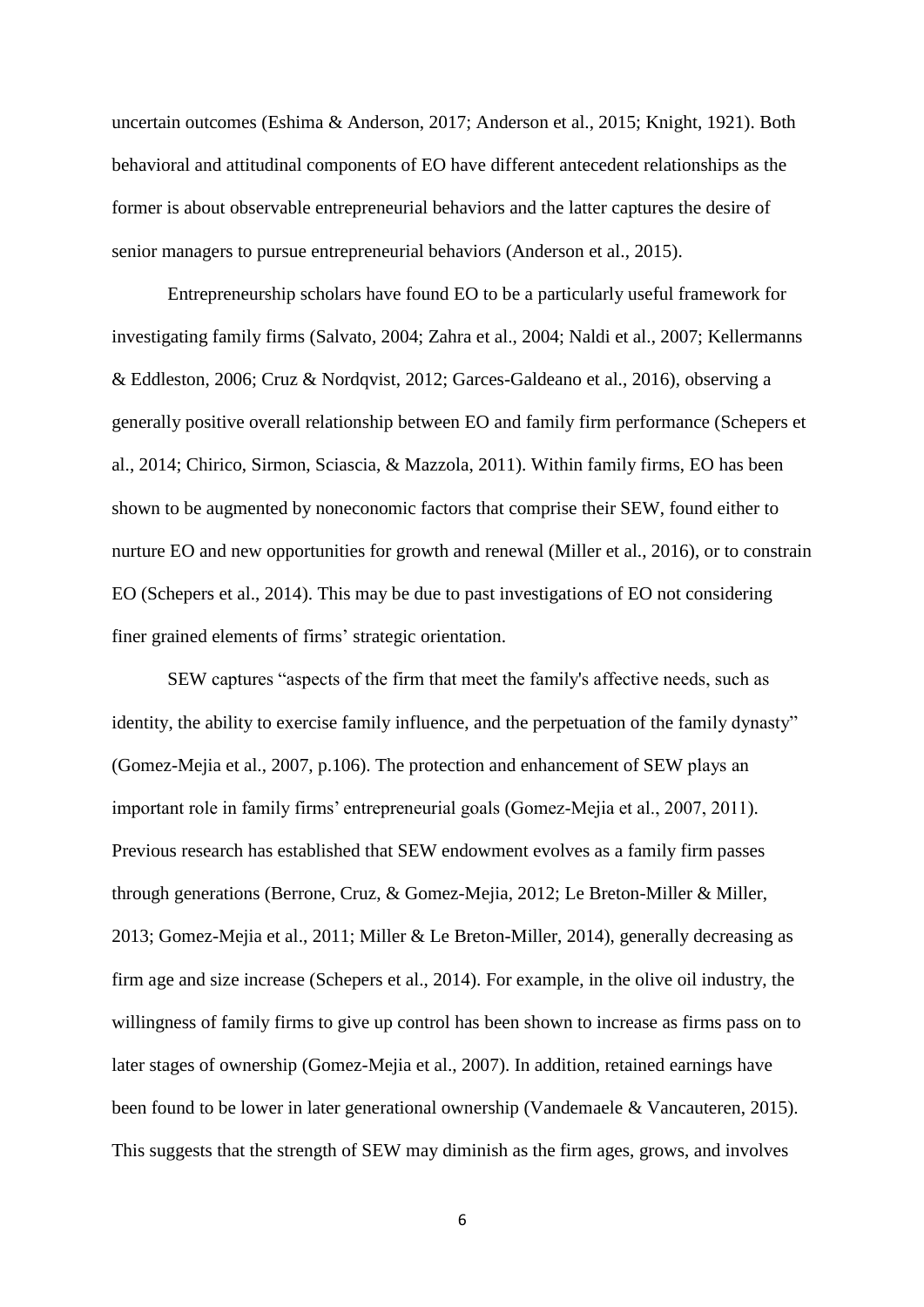more generations in managing and controlling the firm (DeTienne & Chirico, 2013). A weakening of the SEW endowment as more family members from different generations become involved may affect many aspects of family business management (Gomez-Mejia et al., 2011).

Prior SEW research has tended to consider a narrow view of SEW, primarily capturing only family ownership and involvement. Building on past research, we answer calls to explore a more accurate expanded conceptualization of SEW (Berrone et al., 2012; Chua, Chrisman, & De Massis, 2015). We employ Berrone et al's (2012) theorized components of SEW: family member control and influence over strategic decisions; the identification of family members with the firm as a representation of their image, reputation, and social status; social relationships between family members and with external stakeholders; the role of emotions; and the intention to hand the business to the next generation.

In our study, we examine the noneconomic aspects of family firms in the middleeastern context of Saudi Arabia where unlike western nations, tribalism comprises an important aspect of the culture. Within tribal culture, the family is considered a core pillar of society (Tlaiss & Kauser, 2011) and family cohesion, reputation, and respect for the family are prioritized above self-interest (Gannon & Pillai, 2010). Belonging to a tribe, and a network of genealogical ties, in Saudi Arabia is esteemed with pride and honor (Gannon & Pillai, 2010). Members of the same tribe or family share a deep sense of loyalty towards one another, and these intense relationships provide a life-time of security and stability (Mellahi & Wood, 2001). Collective interests take priority and dominate decision-making. Such tribal cultural values provide a noteworthy context for exploring the relationship between managerial phenomena such as SEW and EO in family firms in Saudi Arabia.

#### *2.1 Family Firm's SEW, Generational Involvement, and Entrepreneurial Behavior*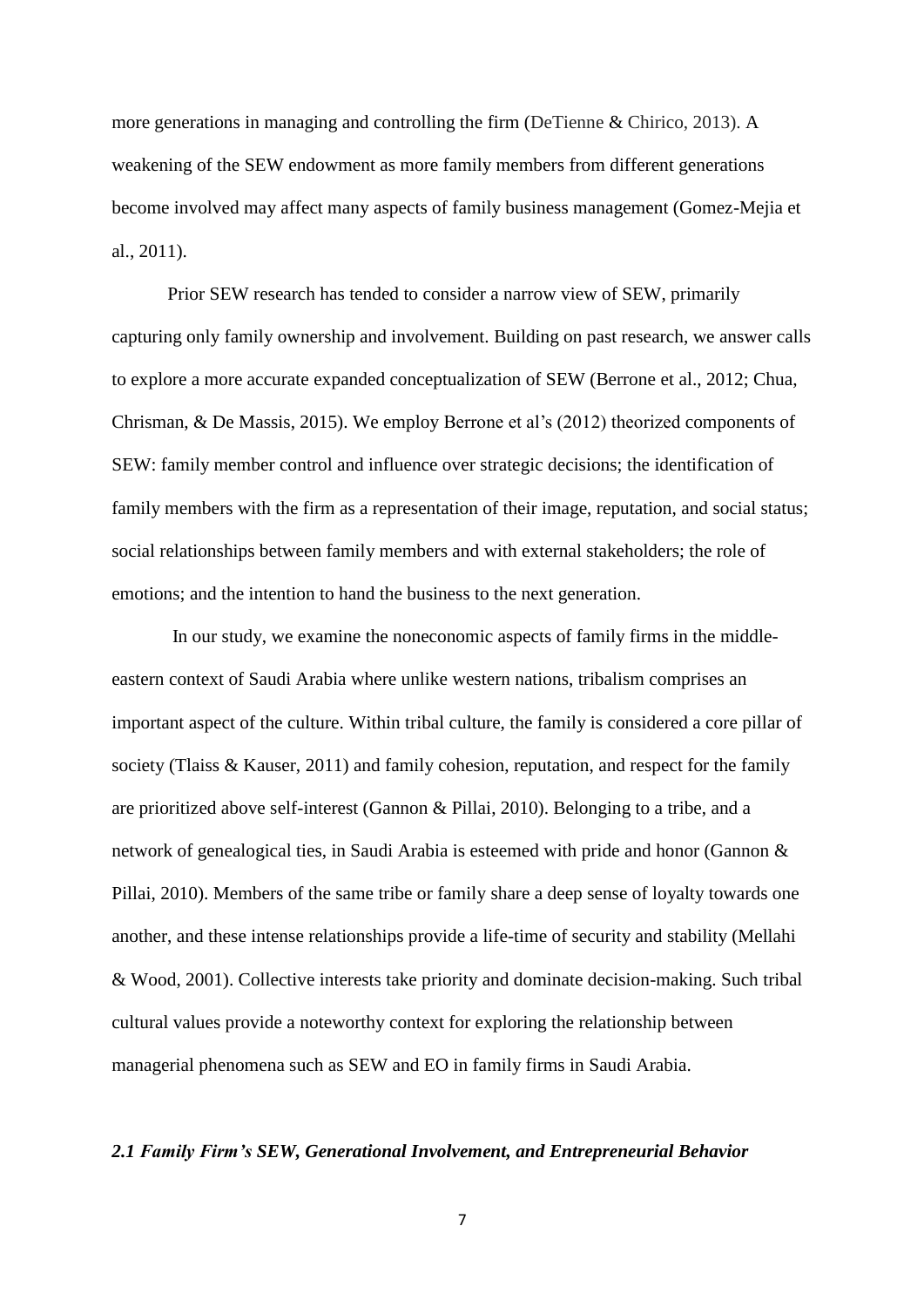On its own, family control and influence, the first component of SEW, has been previously shown to enhance the positive impact of innovativeness (Casillas & Moreno, 2010) and promote entrepreneurship (Zahra, 2005), particularly in small and private family firms (Miller, Le Breton, & Scholnick, 2008; Naldi et al., 2013). As such, greater family control may direct resources toward the pursuit of opportunities and proactive strategies (Kellermanns, Eddleston, Sarathy, & Murphy, 2012). However, family members are more inclined to give up control as the firm passes to the next generation (Gomez-Mejia et al., 2007). Being an oil-based economy, the welfare strategy of Saudi Arabia made the public sector an attractive career path to many Saudis (Mahajan, 2012) and as such, subsequent generations of family firms often prefer having a secure job in the government. This weakening of family control over the business may result in a decrease in the relationship between SEW and the entrepreneurial behavior of the firm.

Identification with the business and the firm's reputation, an often overlooked aspect of SEW, may be associated with the creation and discovery of innovative entrepreneurial opportunities. Indeed, the desire to enhance family reputation is thought to be a key driver of family firm innovativeness (Cassia, De Massis, & Pizzurno, 2011). Moreover, research has shown that reputational concerns motivate family firms to be more responsive to external stakeholders and proactively engage with socially responsible practices (Cruz, Larraza-Kintana, Garcés-Galdeano, & Berrone, 2014). These relationships are likely to be particularly strong within Arab tribal culture where business reputation is linked to family prestige and "viewed as a way to enhance a family's social standing" (Davis et al., 2000, p.217). In Saudi society family pride and reputation are closely tied to the type of work family members perform with some occupations and industries more highly esteemed than others (Mellahi & Wood, 2001; Achoui, 2009; Mahajan, 2012). Family pride and identification with the business would therefore support proactive entrepreneurial opportunity exploitation to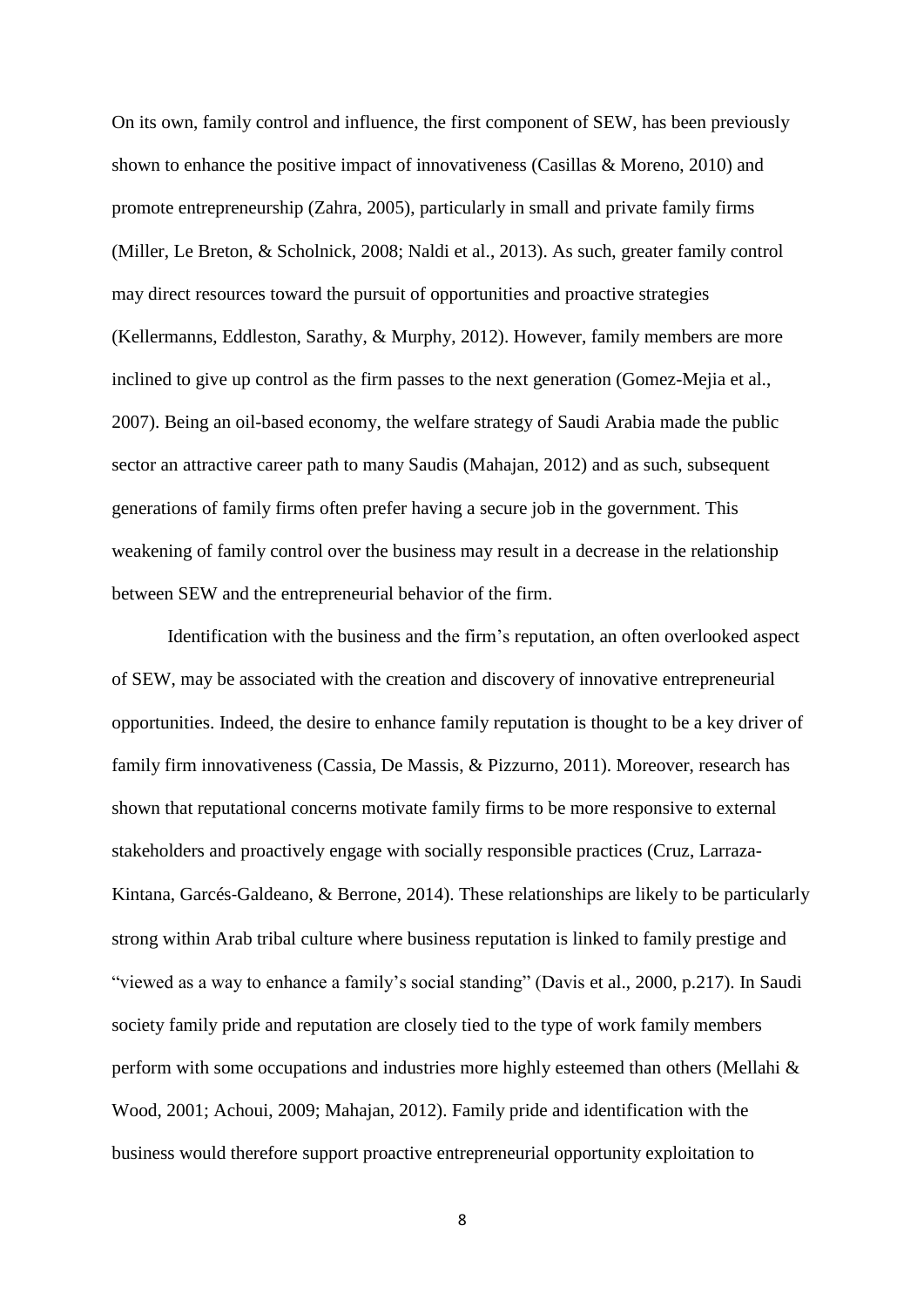enhance growth and prominence. However, identification with the family firm may decrease as more generations become involved in the business, perhaps because of the diversity of family members pursuing their own personal agendas (Sciascia, Mazzola, & Kellermanns, 2014). This is especially true in Saudi Arabia where family structures are often large, including children from multiple wives, and in such large families fathers often show favoritism towards certain children. This can lead to conflicts among generations and reduce their sense of identification with the firm. It follows then that the more generations are involved in decision-making, the weaker the relationship between SEW and family firm entrepreneurial behavior.

The social capital embedded within family firms with high SEW has been shown to have a strong and positive influence on entrepreneurial behavior (Aldrich & Cliff ,2003; Bird & Wennberg, 2014; Sorenson, Goodpaster, Hedberg, & Yu, 2009), especially innovativeness (Kellermanns et al., 2012), opportunity recognition (Jack 2005) and resource acquisition (Khayesi, George, & Antonakis, 2014). In Saudi Arabia, strong relationships and mutual dependence between family members is encouraged (Hofstede, 1984; Barakat, 1993). It is also the case that the social ties possessed by family firms stretch beyond the immediate nuclear unit to include extended members and broader family networks (Gannon & Pillai, 2010). Relationships between different social groups are bound together by similar family and religious values and other features of tribal societies like Saudi Arabia such as in-group loyalty, reciprocal commitment and sharing. Saudi family firms use their family and stakeholder networks in turn to nourish entrepreneurship through acquiring resources, sharing information, recognizing opportunities, and securing business deals (Kayed & Hassan, 2010). Moreover, generational involvement may contribute to building and widening the family's internal and external social capital, further enhancing their entrepreneurial behavior. However, the higher the number of family involvement in management have been found to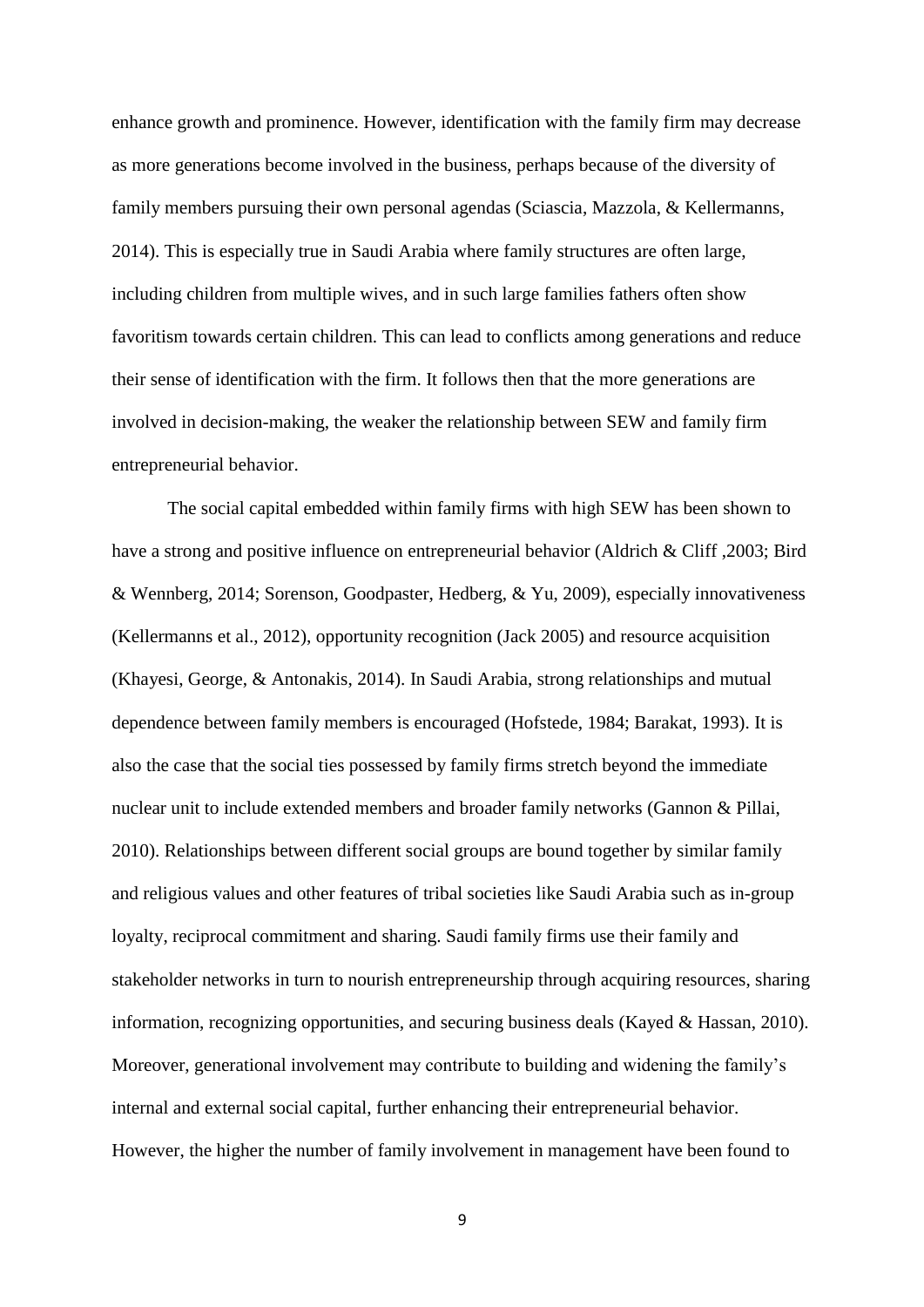be detrimental to the advantage of social capital on family firms' innovativeness (Sanchez-Famoso, Maseda, & Iturralde, 2017). This might be due to the fact that as more generations of a family become involved in the family firm, the potential for conflict increases (Le Breton-Miller & Miller, 2013). Such conflicts are evident in Saudi Arabia by a recent increase in the rate of disputes over inheritance within Saudi courts. Such conflicts in the family firms are expected to weaken the social capital impact on the entrepreneurial behavior of those firms.

Family firms with high levels of SEW are also emotionally laden and these emotions are considered resources in their own right (Labaki, Michael-Tsabari, & Zachary, 2013) which impact strategic decision making (Miller et al., 2016). Indeed, emotions have been positively linked to entrepreneurial behavior (Foo, Uy, & Baron, 2009), particularly innovation (Goss, 2005), effort (Foo et al., 2009), opportunity recognition and evaluation (Foo, 2011) and resource acquisition (Chen, Yao, & Kotha, 2009). Such interpersonal emotional connections are based on a deep sense of loyalty towards one another and are intensively held in Arab cultures (Barakat, 1993) like Saudi Arabia. They provide not only a lifetime of security and stability as noted earlier (Mellahi & Wood, 2001), but also a resource pool for entrepreneurial behavior. However, with the economic and social changes in the region leading to generational differences, such emotional connections are weakened as more generations join the business. In a survey of university students in Saudi Arabia, the majority of students indicate that they do not feel emotionally attached to their family's business (Alrubaishi, Lyons, Largey, & Alarifi, 2019). This is expected to hamper the relationship between SEW and entrepreneurial behavior.

Finally, the intention to pass the business on to subsequent generations is widely noted as an important family firm strategic goal (Gomez-Mejia et al., 2011; Zellweger, Nason, & Nordqvist, 2012). The cultural importance of the family legacy combined with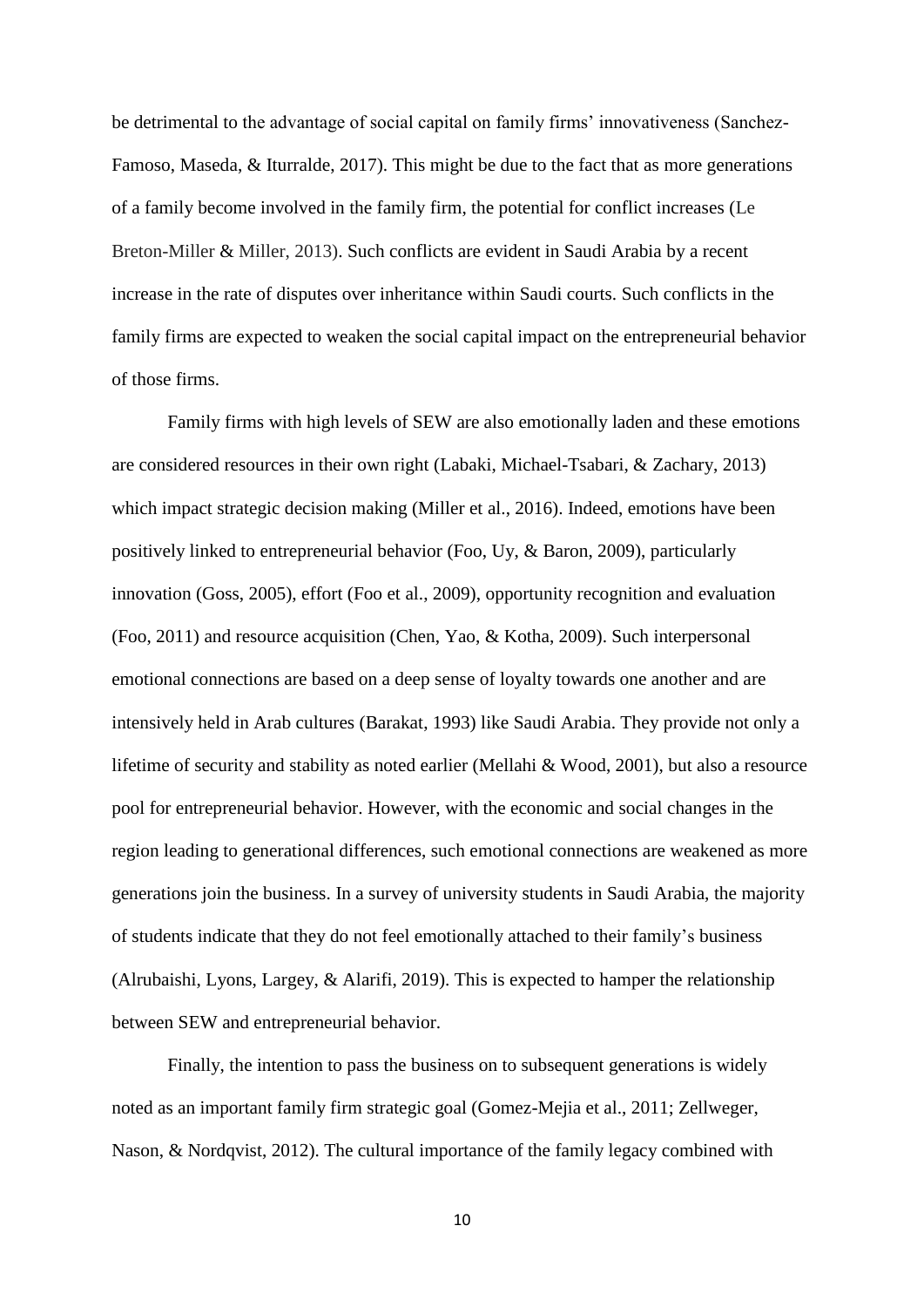strong loyalty to the family in Saudi society motivates family members to sustain the family firm for future generations (Davis et al., 2000; Kayed & Hassan, 2010). Indeed, family firm survival is associated with the maintenance of entrepreneurial behavior across generations (Jaskiewicz et al., 2015). Nevertheless, the more generational involvement in the business from different family branches, the more intergenerational family succession becomes associated with entrenchment and succession disputes (Berrone et al., 2012). This will affect the relationship between SEW and the entrepreneurial behavior of family firms. This is particularly true in Saudi Arabia where family leaders often fail to implement a clear governance structure and succession plan to ensure firm continuity (Alrubaishi, 2017).

Overall, we maintain that SEW is likely to support the entrepreneurial behavior (innovativeness and proactiveness) of family firms within the Saudi context with generational involvement moderating this relationship. Thus, we hypothesize:

**Hypothesis 1a:** There is a positive relationship between SEW and entrepreneurial behavior (innovativeness and proactiveness) in Saudi family firms.

**Hypothesis 1b:** Generational involvement will moderate the relationship between SEW and entrepreneurial behavior (innovativeness and proactiveness) in Saudi family firms in such a way that SEW will have a less intense influence on entrepreneurial behavior when generational involvement is higher.

#### *2.2 Family Firm's SEW, Generational Involvement, and Managerial Attitudes toward Risk*

Gomez-Mejia et al. (2007), in their original conceptualization of SEW, theorize that family firms may be less risk oriented than nonfamily firms. Using behavioral agency theory, they suggest that family owners are willing to accept lower performance to preserve family firm SEW endowment, a motivation that may be tied to a desire to maintain family control and influence over the firm. In support of this view, Naldi et al. (2007) empirically found that risk taking is lower in family firms when compared to nonfamily firms.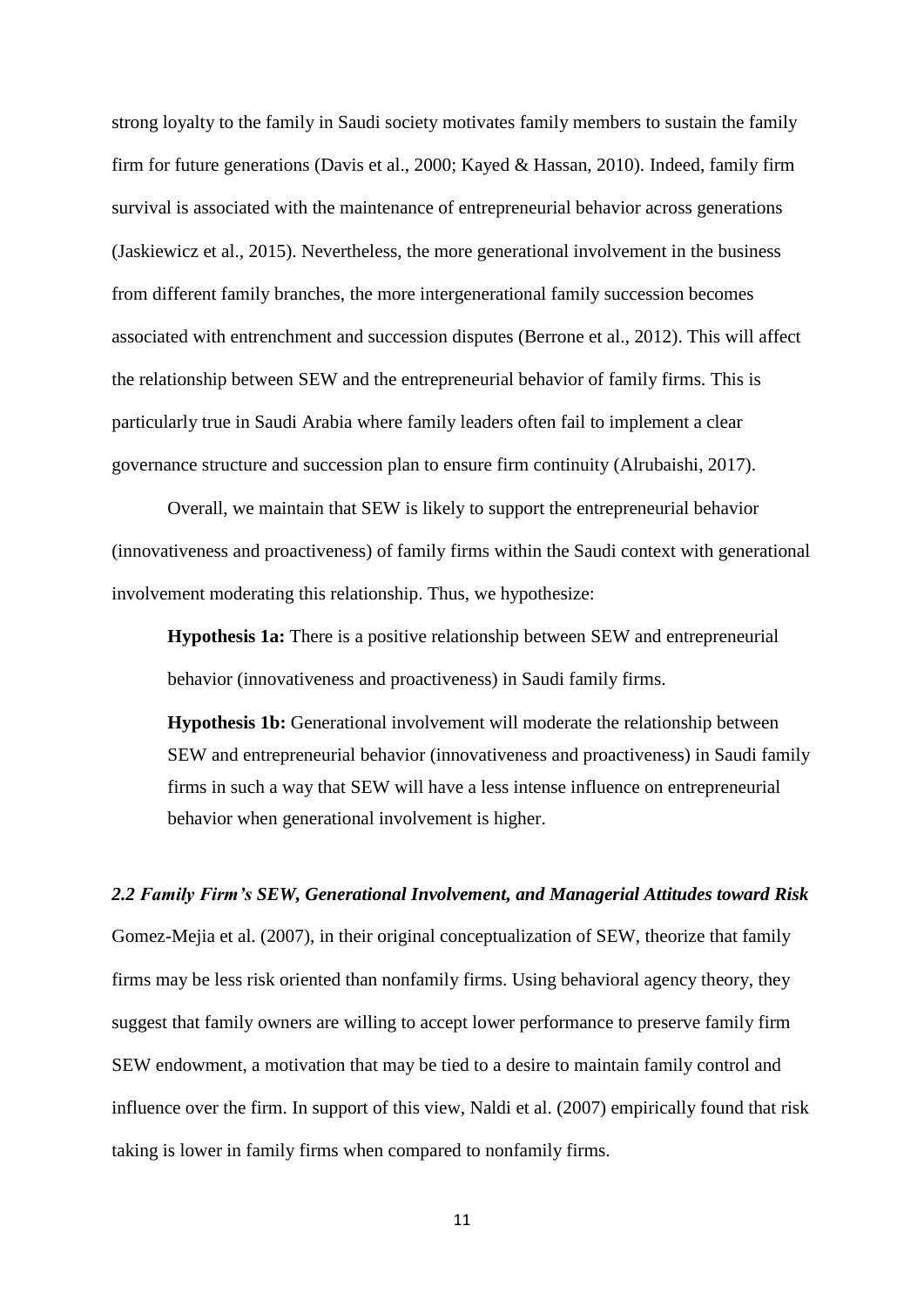Family firms are often characterized as conservative because when family wealth is tied to the family firm, the family is unlikely to risk compromising their wealth and welfare (Gomez-Mejia et al., 2011). Thus, family firms are presumed more likely to achieve this goal by minimizing risk and maintaining tighter control over the firm (Miller & Le Breton-Miller, 2014; Gomez-Mejia et al., 2007). Positive attitudes toward risk-taking would imperil family firm stability. On this view, protecting SEW is likely to promote the affordable loss principle (Dew et al., 2009), namely that family firms only risk what they are prepared to lose. Hence family firms prefer lower levels of risk-taking (Naldi et al., 2007; Miller et al., 2016), as they are not prepared to imperil SEW. However, the more generations that join the business the higher their willingness to take risk by releasing their control over the firm. This can also be attributed to the different generations' work style in the region where older generations have a traditional view of work while younger generations have a more flexible perspective and preference for broader actions (Shediac et al., 2013).

In addition to family control, other notable aspects of SEW relate to reputation, social ties and intergenerational succession, have implications for risk-taking. The protection of family reputation and status is particularly important within Saudi society (Rice, 2004) leading family firms to avoid risk for fear of making a mistake and losing face (Gannon & Pillai, 2010). In Saudi Arabia, investment capital is always highly collateralized (Mahajan, 2012) and failed investments are rare. Collateralization shares risk among parties, limits speculation and leads to low default rates (Mahajan, 2012). As such, family firms are often unwilling to jeopardize reputation as well as the financial and social well-being of future generations by adopting risky strategies (Naldi et al., 2007; Schulze, Lubatkin, & Dino, 2003). Nevertheless, risk avoidance may diminish as the identification with the family firm decreases when several generations from different family branches pursuing their own agendas have greater input into key aspects of the family business.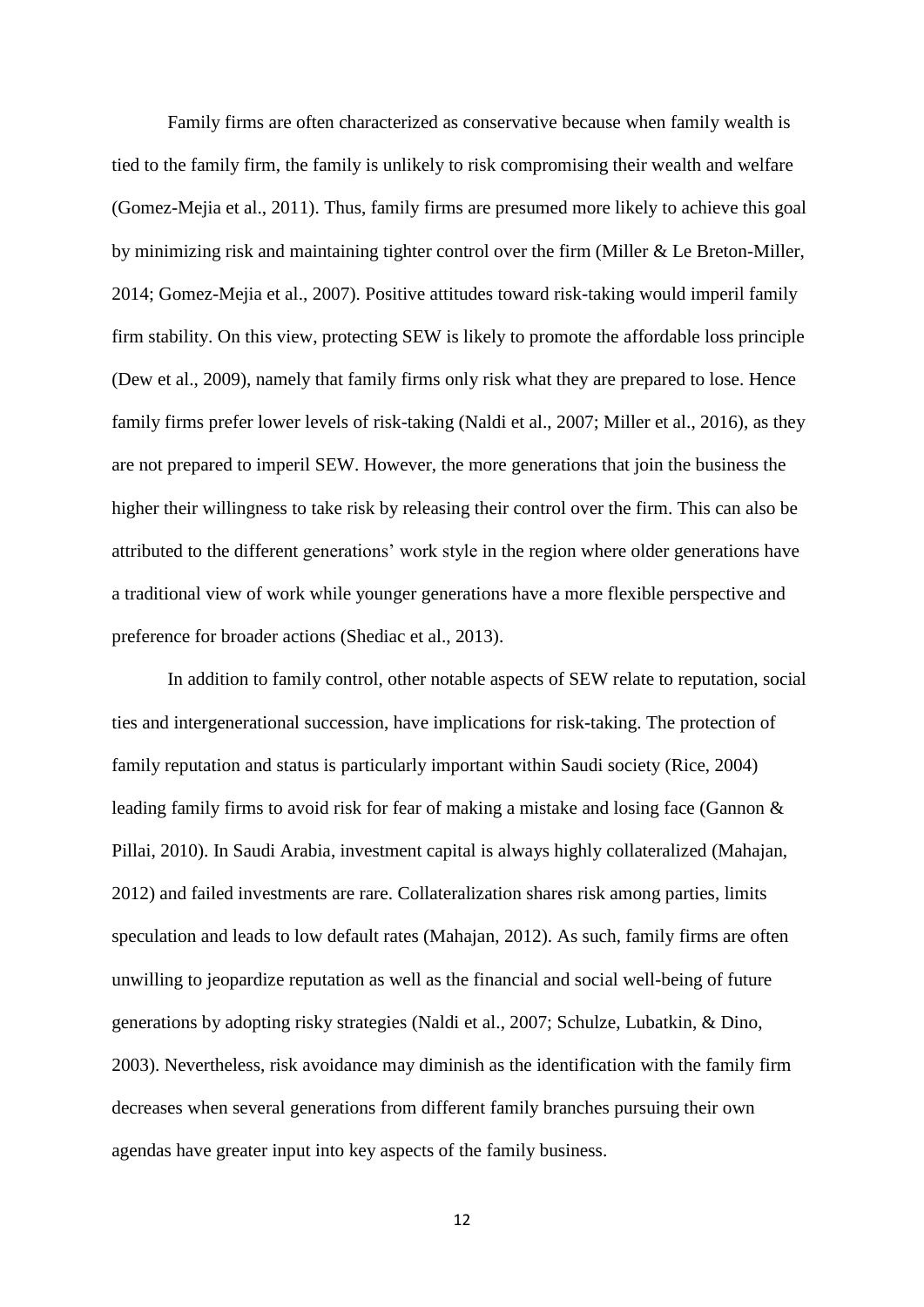Further, the social ties between family members may suppress managerial attitudes towards risk in order to reduce family conflict (Miller, Steir, & Le Breton-Miller, 2003). This attitude is deeply rooted in the Arab tribal tradition where family loyalty and conformity is highly valued (Gannon & Pillai, 2010). Nevertheless, from a generational perspective, collectivism is decreasing in the Arab world as social changes result in younger generations exhibiting higher individualism (Whiteoak, Crawford, & Mapstone, 2006).

The intention to preserve the family legacy through succession (Chrisman, Chua, Pearson, & Barnett, 2012) may also deter family firm managers from preferring risky projects to better protect their legacy and ensure continuity and family control (Miller et al., 2016). The attitudes may shift as younger generations embrace risk-taking to 'make their mark' upon the business and identify new avenues for growth. Taken together, we hypothesize that the protection of SEW makes it more likely that family business owners will be conservative and hold negative attitudes toward risk-taking. However, in a long-embedded culture of risk avoidance in Saudi Arabia (Mahajan, 2012), the distribution of control between generations, weaker family social ties, and lower sense of identification and emotional attachment to the family firm is likely to attenuate the influence of SEW on managerial attitudes towards risk.

**Hypothesis 2a:** There is a negative relationship between SEW and a managerial attitude toward risk (risk taking) in Saudi family firms.

**Hypothesis 2b:** Generational involvement will moderate the relationship between SEW and managerial attitude toward risk (risk taking) in Saudi family firms in such a way that SEW will have a less intense influence on the managerial attitudes toward risk when generational involvement is higher.

# **3. Methodology**

# *3.1 Sample and Data Collection*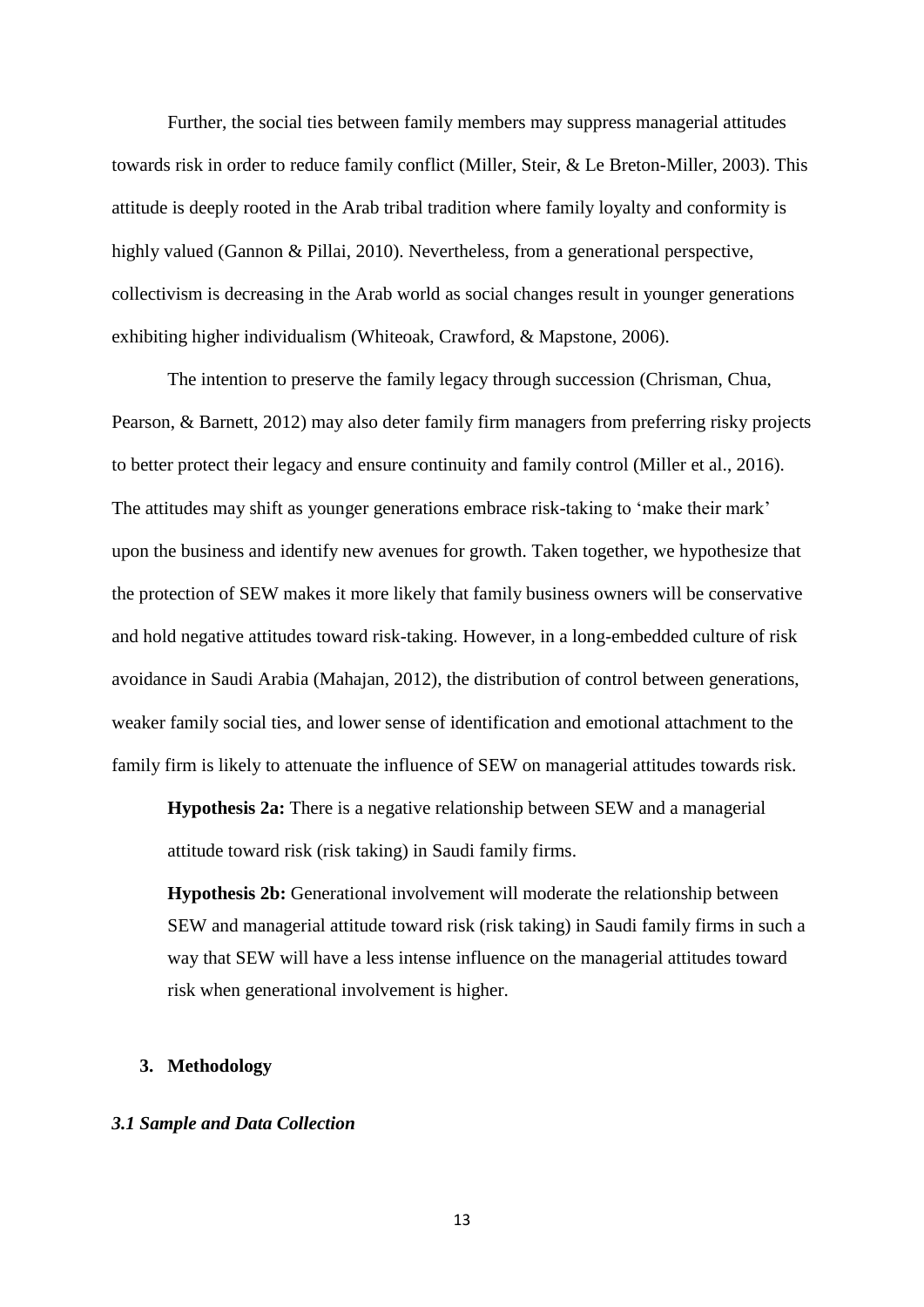The authors developed a questionnaire to collect data to investigate the hypotheses. The survey was prepared in English, translated into Arabic, and then back-translated into English by two bilingual scholars fluent in English and Arabic (Harkness & Schoua-Glusberg, 1998). The survey was then reviewed by the research team and three entrepreneurs, two of whom were family business owners, and pilot tested with respondents from eight Saudi family firms.

Absent an official list of family businesses in Saudi Arabia, a population frame was created from a list of business names, contact details, and industrial activities provided by the Riyadh Chamber of Commerce and Industry (RCCI). The population was stratified by industry, and 2,646 firms were randomly selected from quotas for six categories: (i) manufacturing, (ii) building and construction, (iii) wholesale, retail, hotels, and restaurants, (iv) transport, storage, and communication, (v) import/export, and (vi) business services. Subsistence entrepreneurs were excluded by setting firm size boundaries from 3 to 250 employees. The definition of family business used in this study is based on family involvement in ownership and management. To be included, firms in the sample had to be wholly owned by the family, and a minimum of two family members were involved in managing the firm (Miller et al., 2008; Eddleston, Kellermanns, & Sarathy, 2008; Eddleston et al., 2013).

A team of seven researchers was recruited and trained to collect the data. The data was collected directly from key decision makers in participating family businesses in two ways. First, 500 randomly selected family firms were given a printed version of the questionnaire in person. The completed survey was then collected directly from each family business. Second, the remaining 2,146 firms in the sample were sent an email inviting them to participate in the study through a link to the survey. A total of 385 completed questionnaires were returned (response rate of 14.6%). Screening removed 119 firms because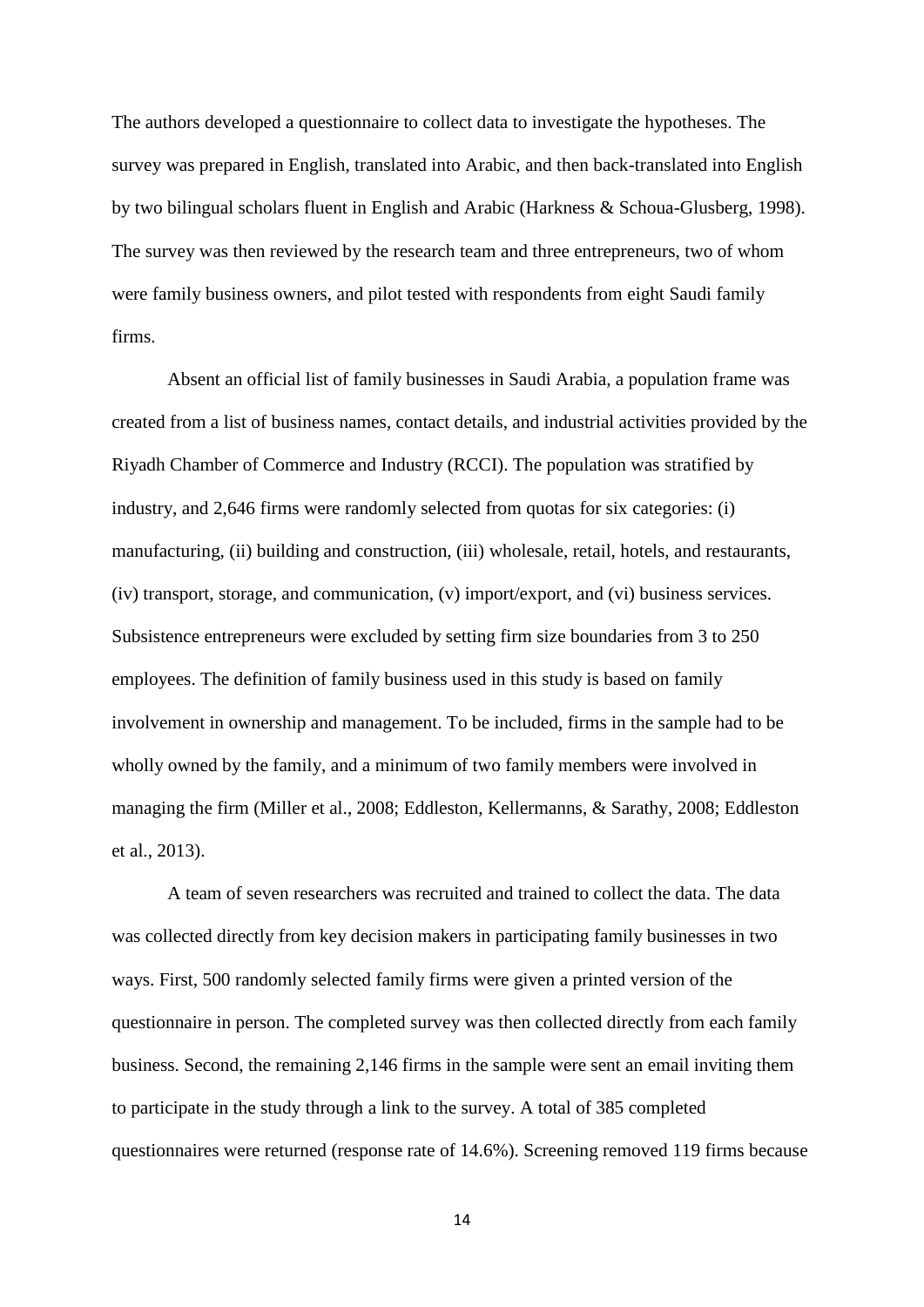of falling outside the definition of a family firm (69), incomplete data (19), and firm size  $(56)$ , yielding a final sample of 241 firms<sup>1</sup>. Early and late responses were compared using chi-square and Mann Whitney U tests to investigate nonresponse bias (Armstrong & Overton, 1977). No statistically significant differences were found ( $p > 0.05$ ) concerning respondents' gender or age, of their firm's age or number of full-time employees. This suggests that sampling bias is not a significant concern. Moreover, the Harman one-factor test was performed, and principal component analysis (PCA) found that the largest eigenvalue explained 16.82 percent of the variance; this suggests that common method bias is also not a significant concern (Podsakoff & Organ, 1986). We also used the marker test as a further test for common methods variance bias (CMVB) (Lindell & Whitney, 2001) and found no evidence of CMVB. We acknowledge that the lowest correlation marker test is not without its problems (see Richardson, Simmering, & Sturman, 2009), but it is an improvement on the Harmon test and is becoming a more widely used technique (Love, Roper, & Vahter, 2014).

#### *3.2 Measures*

1

*Dependent Variables.* We measured EO using the nine-item seven-point scale developed by Covin and Slevin (1989), which has been used in more than 200 studies in a variety of settings (Covin & Lumpkin, 2011). The scale examines the three foundational aspects of EO, innovativeness, proactiveness, and risk taking (Miller, 2011). Although the EO construct is relatively consistent across national boundaries (George & Marino, 2011) and is "robust to cultural contexts and to translations" (Rauch, Wiklund, Lumpkin, & Frese, 2009, p.779), it "remains relatively unexamined in developing and emerging market contexts" (Wales, Gupta, & Mousa, 2013, p.364). We followed the EO conceptualization of Anderson

<sup>&</sup>lt;sup>1</sup> Our response rate compares well with the 10% response rate in a study of Lebanese family businesses (Fahed-Sreih & Djoundourian, 2006) and other studies of family firms [e.g., Cruz & Nordqvist, 2012 (12%) and Schepers *et al*., 2014 (9.2%)].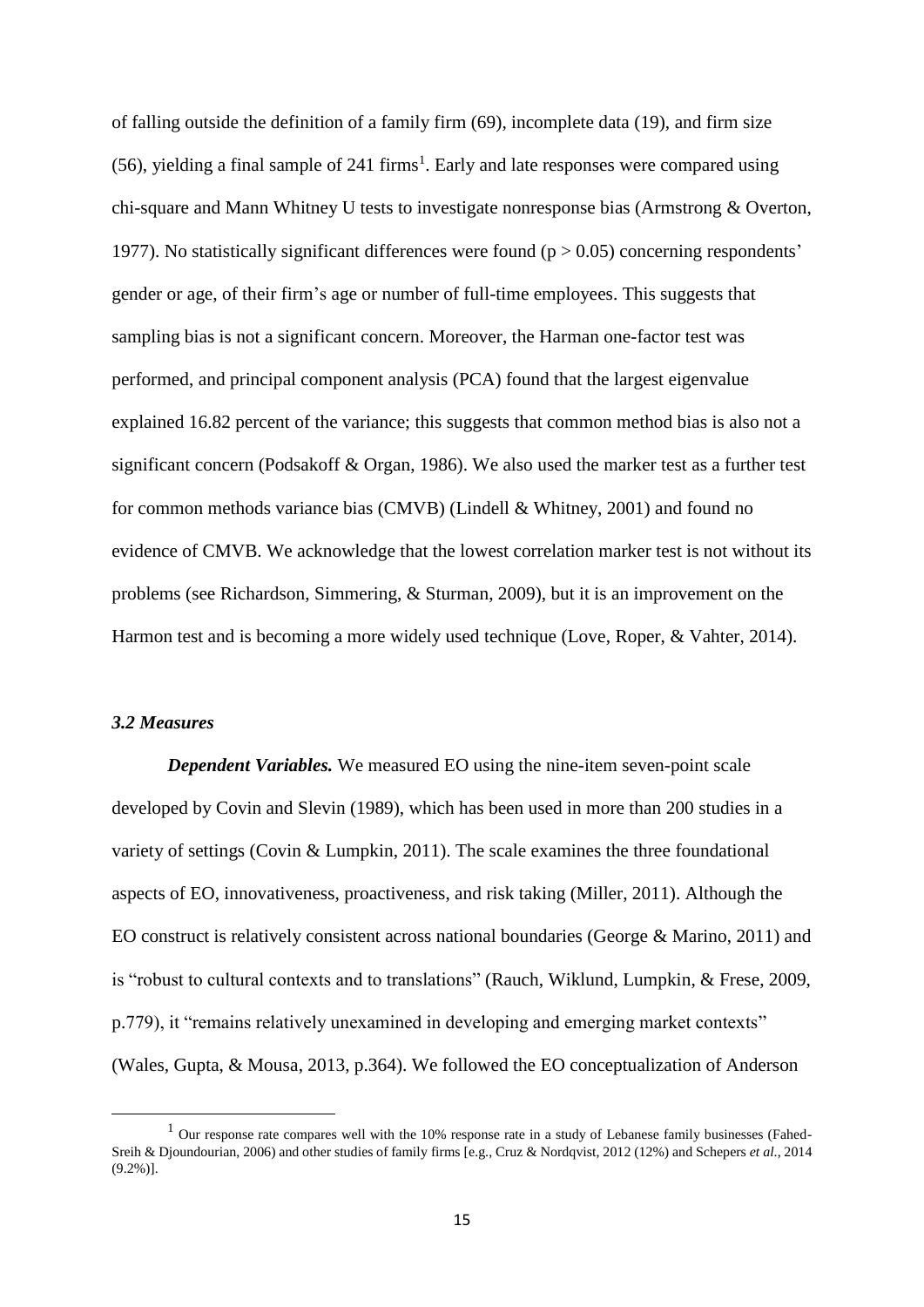et al. (2015) as a two-dimensional construct comprised of entrepreneurial behavior and managerial attitudes toward risk. Entrepreneurial behavior was created using the average score of the six items representing innovativeness and proactiveness ( $\alpha$  = 0.78). Managerial attitude toward risk was calculated using the average score of the three items examining risk taking ( $\alpha$  = 0.77). Thus, the research context also provides an opportunity to test the behavioral and attitudinal constructs of the scale in an emerging economy.

*Independent Variable and Moderator***.** We measured SEW using the 27 items (fivepoint Likert scale) conceptualized by Berrone et al. (2012) based upon five components of SEW: family control and influence (F); identification of family members with the firm (I); binding social ties; (B) emotional attachment of family members (E); and renewal of family bonds to the firm through dynastic succession (R). We began by conducting an exploratory factor analysis (EFA) and confirmatory factor analysis (CFA) to gain insight into the factor loadings. EFA is performed with the maximum likelihood method for the extraction of factors and Promax method of rotation. Before conducting EFA, the value of the Kaiser-Meyer-Olkin (KMO) measure of sampling adequacy was calculated to be 0.887, which indicates that the data is suitable for factor analysis. Bartlett's test of sphericity is highly statistically significant ( $p < 0.0005$ ), confirming the multivariate normality of the data (Bartlett 1954).

To achieve discriminant and convergent validity within the scale, variables with small factor weights (below 0.3) were excluded from further analysis. Of the 14 remaining items, the maximum likelihood method found four factors with characteristic values above 1 that accounted for 63.6 percent of total variance. Notably, the proposed R factor within Berrone et al. (2012), was not distinctly manifest within our data. Following a review of the scree plot and considering the Cattell (1966) criteria, four factors were retained. CFA was then conducted to confirm the factor structure extracted in the EFA. The confirmatory factor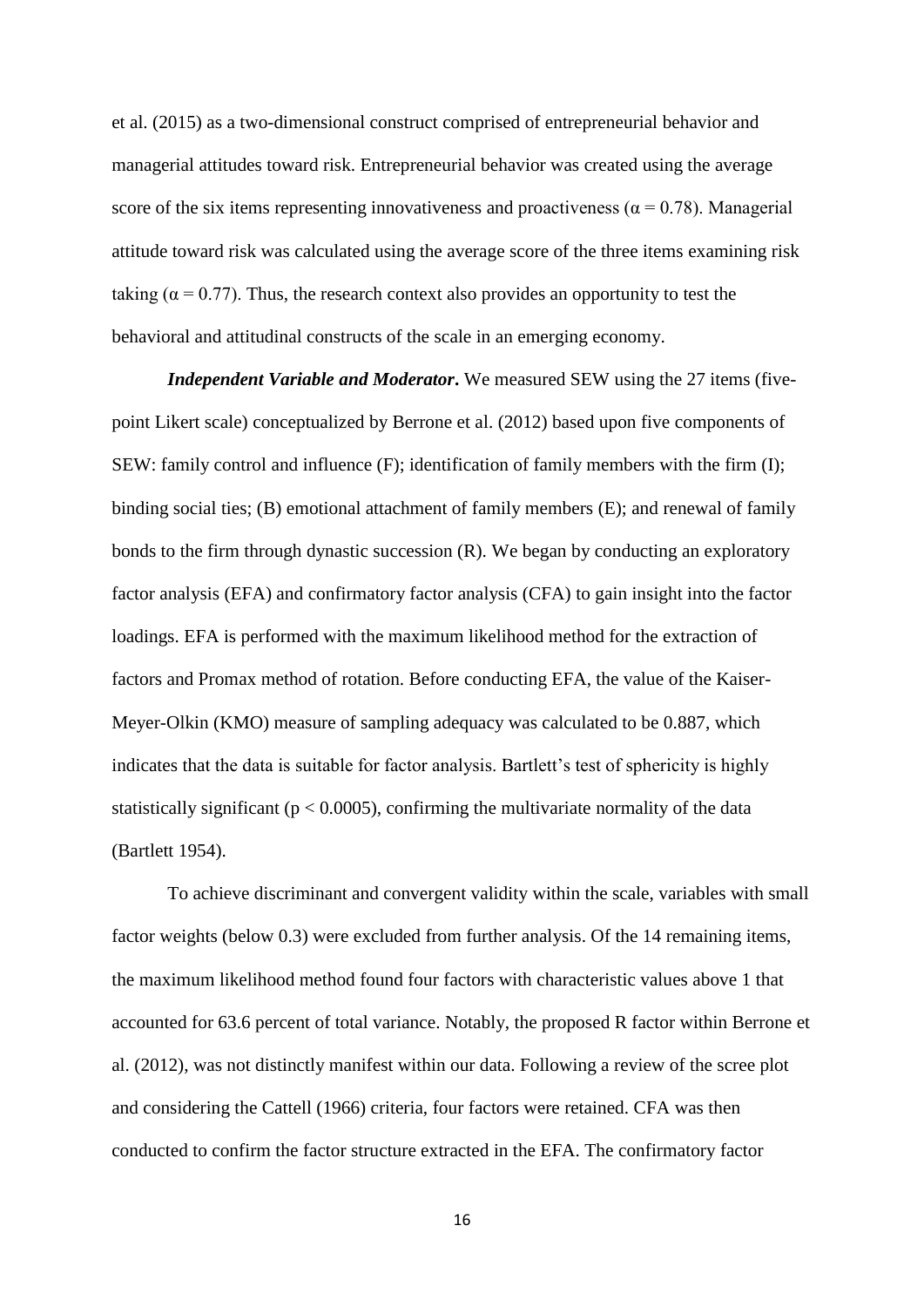analysis measurement model is specified in Figure 1, so that every observed variable measures only one dimension that have error terms, which do not correlate with each other, nor even with the latent dimensions. The model has a goodness-of-fit index (GFI) of 0.916, a root-mean-square residual (RMR) of 0.041, a root mean square error of approximation (RMSEA) of 0.08, a normal fit index (NFI) of 0.913, a Tucker-Lewis index (TLI) of 0.925, a composite fit index (CFI) of 0.942, and a normed chi-square statistic of 2.805. The aforementioned indicators of goodness of fit suggest that the model achieves a good fit (Hu & Bentler, 1995).

Convergent validity of the construct is evaluated on the basis of composite reliability (CR) and average variance extracted (AVE) tests. All three conditions are met ( $CR > 0.7$ ;  $AVE > 0.5$ ;  $CR > AVE$ ), and thus the measurement model exhibits convergent validity. To assess the discriminant validity of the constructs, values of average variance extracted (AVE), maximum shared variance (MSV), and shared average variance (ASV) were compared. Both the necessary conditions are met  $(MSV < AVE; ASV < AVE)$ , and the square root of the value of AVE is greater than the value of the correlation between constructs, so it can be concluded that the constructs exhibit discriminant validity as well. In Table 1, the correlation matrix with the square root of AVE on the main diagonal is presented. The SEW independent variable was then created using the average score of the 14 items ( $\alpha$  = 0.90). Finally, the cronbach alpha (α) value suggests a sound level of internal consistency.

Generational involvement as a moderator is measured following published studies (Chirico et al., 2011; Eddleston et al., 2013), and asks respondents how many generations (one, two, three or more) are involved in the management of the firm (GENERATION).

Insert Table 1 and Figure 1 about here

**-------------------------------------------------**

**-------------------------------------------------**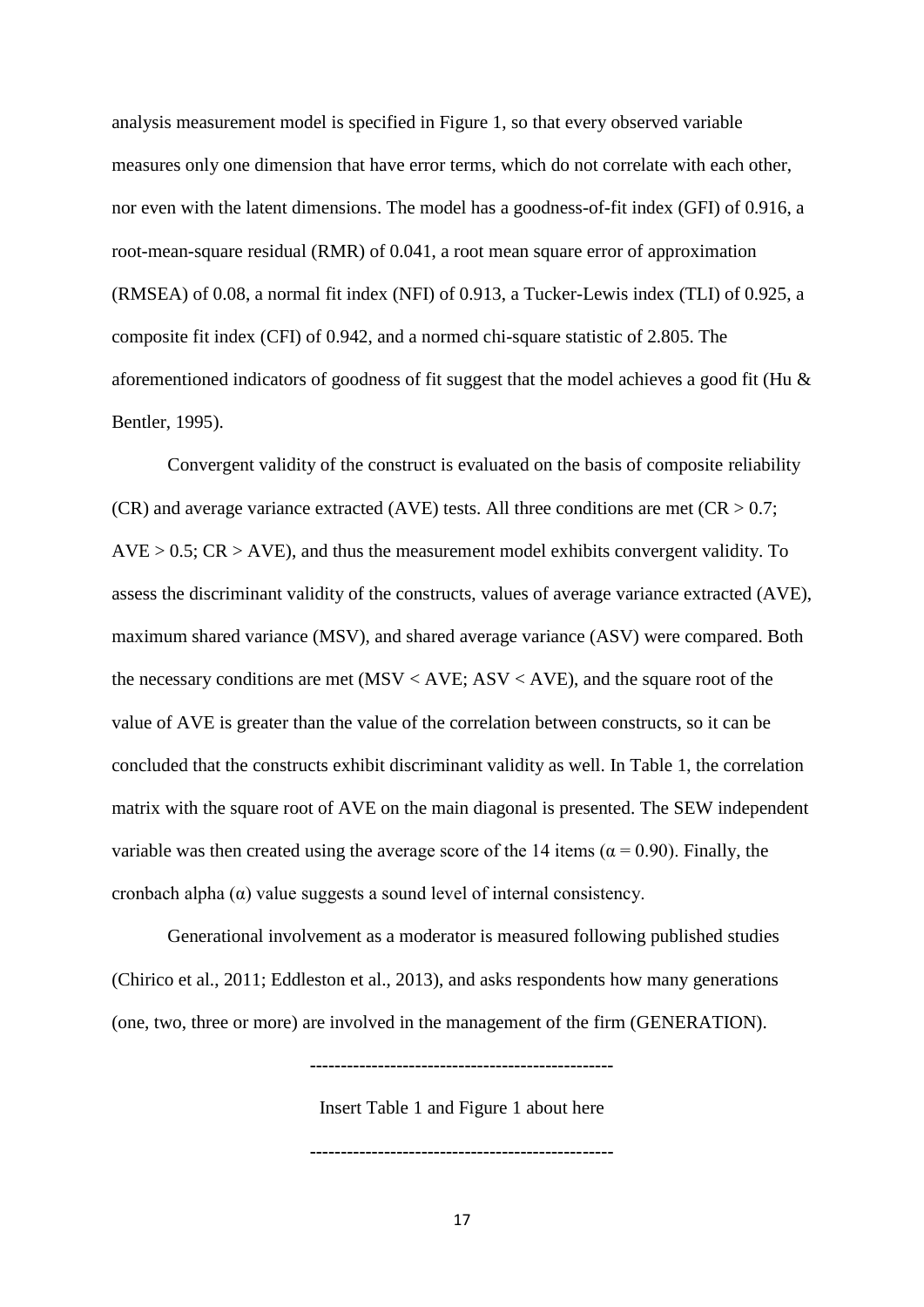*Control Variables*. Control variables that may influence EO included gender, entrepreneur age, firm size, and firm age. Gender was controlled because entrepreneurship is often associated with male more than female entrepreneurs (Olson et al., 2003). Male entrepreneurs were coded "1" and female entrepreneurs "0" (Gender). Entrepreneur age was controlled given that entrepreneurial beliefs may be a function of age (Cruz & Nordqvist, 2012). The age of the entrepreneur was measured using the natural log of years since birth (Age-Ent). Firm size is controlled because larger firms may have more resources to invest in entrepreneurial activities (Kellermanns & Eddleston, 2006; Zahra et al., 2004). Firm age was also controlled because of the potential effect of a higher level of growth in younger firms (Eddleston et al., 2013). The number of full-time employees was recorded and normalized using the natural log (Size), and firm age was recorded as the number of years since the firm received its first order/customer (Age-Bus). As with firm size, a natural logarithm was taken to normalize firm age.

Because some industries may be more innovative, proactive, and risk-oriented than others, we also control for the effect of industry on EO through relevant dummy variables.<sup>2</sup> As family business diversification has previously been linked to EO (e.g., Cruz & Nordqvist, 2012), we also include a dummy variable for business diversification, with firms operating a secondary business activity coded "1" and others "0" (Diversified). Finally, we control for the preparation of a business plan as this may influence an organization's entrepreneurial development (Delmar & Shane, 2003). Preparation of a formal business plan was coded "1" and otherwise "0" (Business Plan).

# **4. Results**

<u>.</u>

<sup>2</sup> For manufacturing (Manufacturing), building and construction (Construction), wholesale, retail, hotels, and restaurants (Retail), transport, storage, and communication (Transport), import/export (International), and services (Services).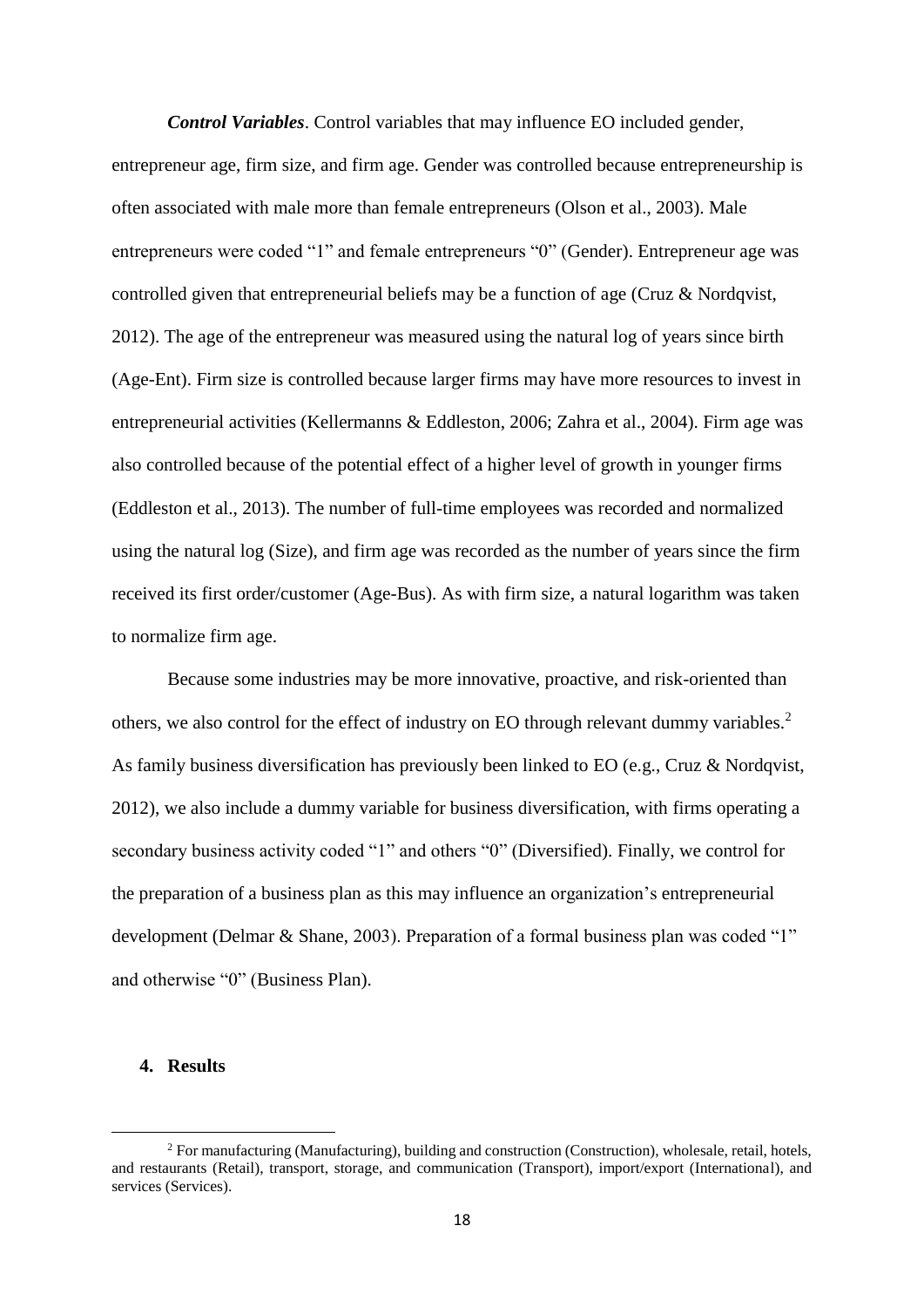Descriptive statistics and the correlation matrix are shown in Table 2. The correlation coefficients and variance inflation factor (VIF) scores suggest no evidence that the regression results obtained in this study are distorted by multicollinearity.

**-----------------------------------**

Insert Tables 2 and 3 about here

#### **-----------------------------------**

A hierarchical regression analysis was performed to test the hypotheses and the results are displayed in Table 3. Entrepreneurial behavior and attitudes towards risk were first regressed on the control variables in model 1. Next, entrepreneurial behavior and attitudes towards risk were regressed on the independent variables in model 2. Finally, an interaction term was created by multiplying generational involvement with SEW, and both dimensions of EO were regressed on the control, independent, an interaction terms in model 3.

#### *4.1 Entrepreneurial Behavior (Innovativeness and Proactiveness)*

Model 1 explained 10 percent of the variance  $(p < 0.01)$ . The addition of the independent variables in model 2 explained a further 10 percent of entrepreneurial behavior (innovativeness and proactiveness) ( $p < 0.01$ ). SEW is positively and significantly associated with entrepreneurial behavior ( $p < 0.01$ ), supporting hypothesis 1a. Furthermore, the coefficient for generational involvement was negative and significant ( $p < 0.01$ ). Model 3 was significant ( $p < 0.01$ ) with an  $R^2$  of 22 percent. The interaction term between generational involvement and SEW was negative and significant ( $p < .001$ ), supporting hypothesis 1b. The gender, firm size, entrepreneur age, diversification, and the preparation of a business plan control variables are statistically significantly related to entrepreneurial behavior at the 0.05 level or better.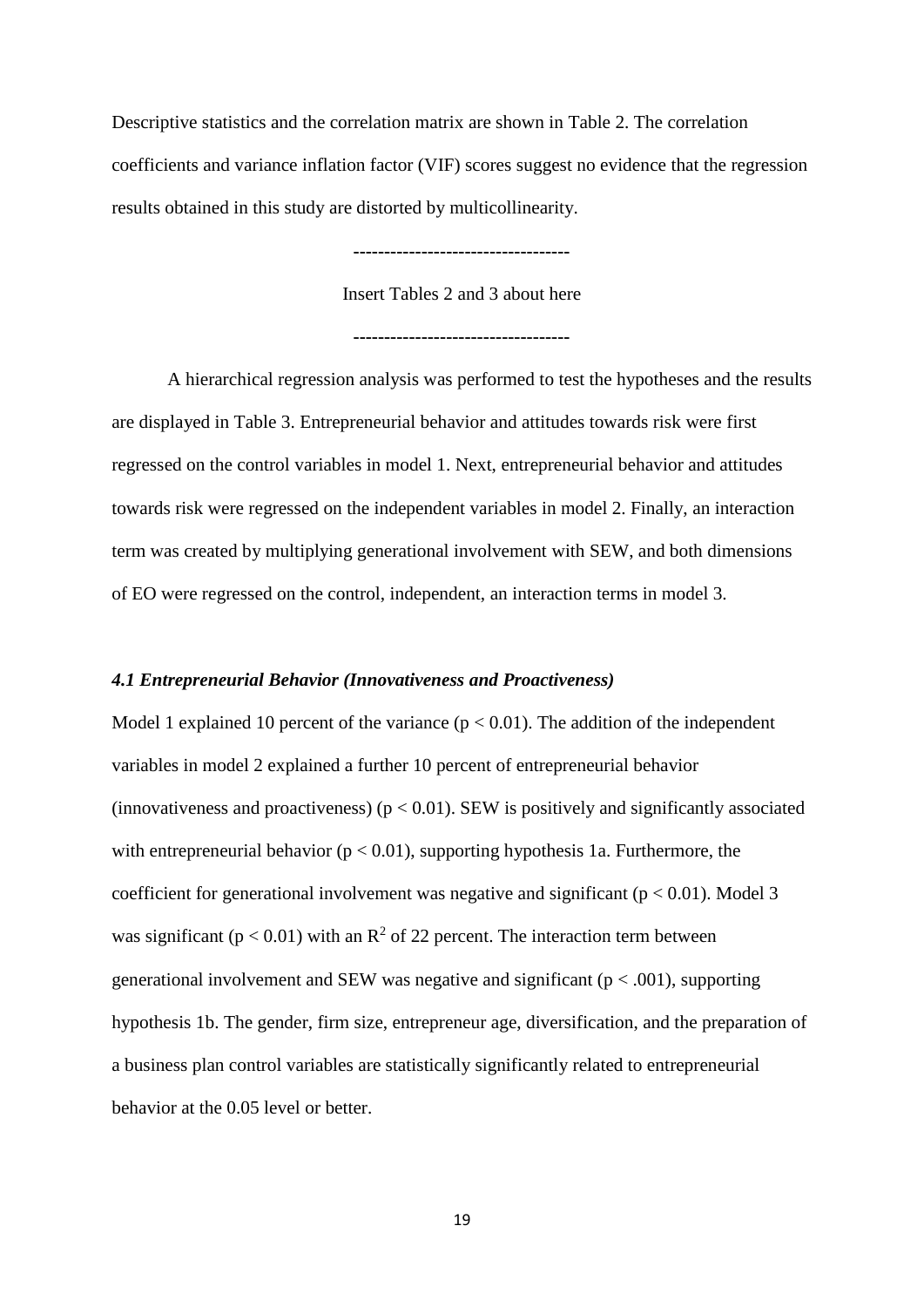#### *4.2 Managerial Attitude Toward Risk (Risk Taking)*

Control variables in model 1 explained 11 percent of the variance in managerial attitude toward risk (risk taking) ( $p < 0.01$ ). Gender and the import/export industry are the only significant control variables at the 0.05 level or better. Adding the independent variables to model 2 explained a further 2 percent of managerial attitude toward risk ( $p < 0.01$ ). SEW was not significantly associated with managerial attitude toward risk; thus, hypothesis 2a is not supported. Generational involvement was negatively and weakly statistically significantly related to managerial attitude toward risk ( $p < 0.1$ ). In model 3, the interaction term between generational involvement and SEW was not significant; thus, hypothesis 2b is not supported.

#### **5. Discussion**

Our study was motivated by exploring the relationship between SEW and two key components of EO within family firms, and to incorporate the often-overlooked Arab world with management and entrepreneurship research. While many relationships are likely to generalize within the Arab world, it nonetheless provides an opportunity to investigate these phenomena in a unique area of the economic world permeated with family firms and strong tribal values. Prior research suggests that SEW, as a potentially strong noneconomic consideration of family firm, has the potential to either constrain or promote entrepreneurship and to gain clarity, we separated EO into entrepreneurial behaviors and managerial attitudes towards risk. To that end, our study investigates how SEW, as an understudied noneconomic consideration, may shape the manifestation of family firm EO in a middle eastern cultural business setting.

Our findings demonstrate that SEW is positively and significantly related to entrepreneurial behavior, but not to managerial attitudes towards risk-taking in Saudi family firms. Most notably, as more generations become involved in managing the family business,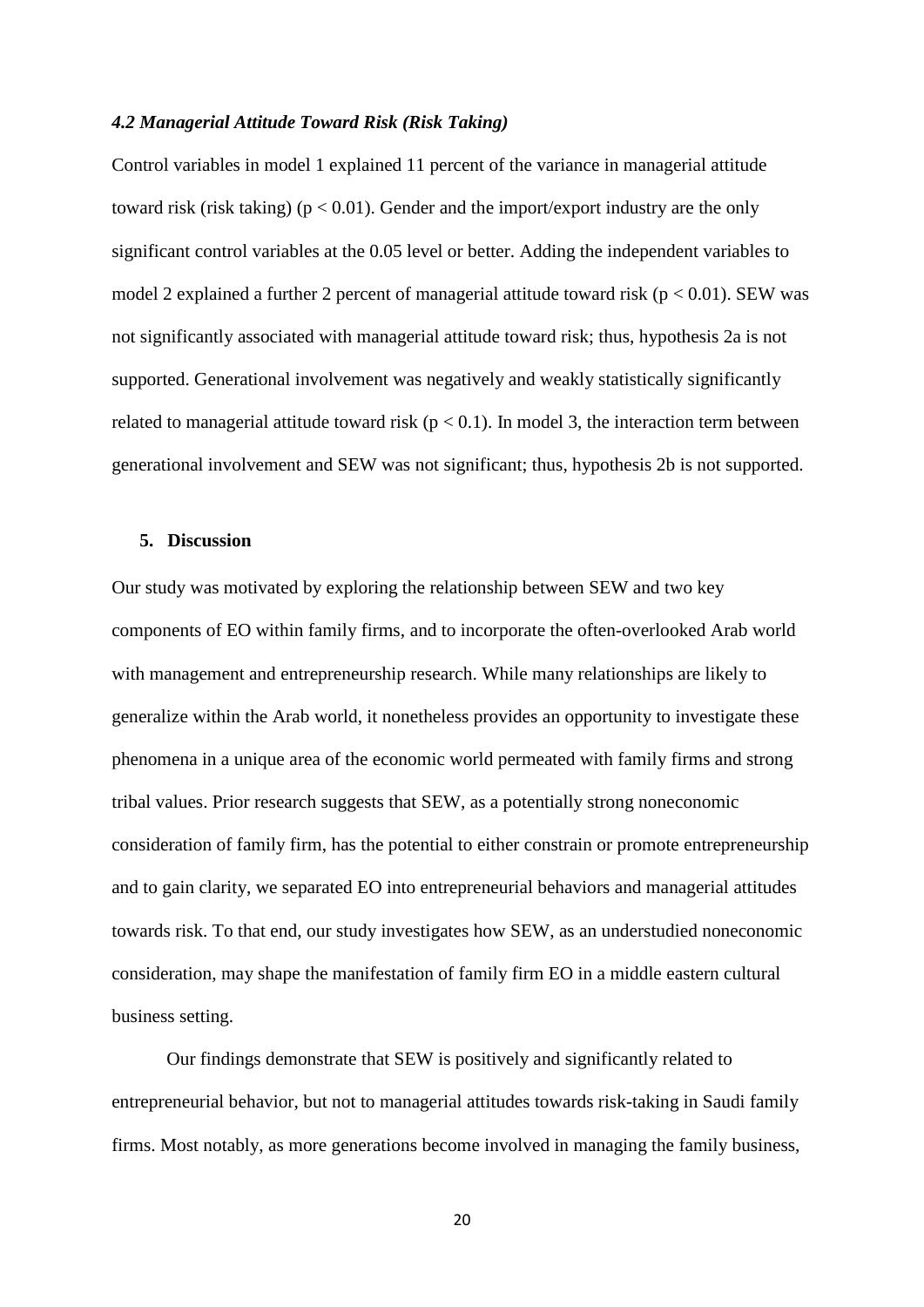the relationship between SEW and entrepreneurial behavior is weakened. We speculate that conflicts between generations and social changes in the region may lead to a weakening of the effect of the family firm's variable SEW endowment (Schepers et al., 2014). In particular, identification with the family firm and the nurturing of social ties between family members, becomes less pronounced as additional generations join the managerial team. Mahajan (2012) found that family members pursue divergent agendas in large family firms, and this also applies to small and medium sized family firms. The outcome is that entrepreneurial behavior appears to decline as more generations are involved in a family firm: 'too many cooks in the kitchen' is a recipe for weakening the SEW—EO relationship in terms of firm behavior.

A primary contribution of this study is to support the view that entrepreneurial behaviors and managerial attitudes towards risk have different relationships (Anderson et al., 2015; Pryor, Webb, Ireland, & Ketchen, 2016). This indicates that while innovativeness and proactiveness inevitably incur a modicum of risk, managerial attitudes towards risks may not always align with a firm's entrepreneurial behavior (Sarasvathy, 2001). Risk is an inseparable aspect of entrepreneurship, however risk-taking is more modestly emphasized when compared to innovation and proactiveness (Miller, 2011). Family firms appear to be one such context in which explicit risk-taking is a less focal element of EO (Lumpkin & Dess, 1996).

We also contribute to the family firm entrepreneurship literature. Research has suggested that the capacity of family firms to transform inputs into innovative outputs is due to three idiosyncrasies: family control, wealth concentration, and the noneconomic goals of family firms (Duran, Kammerlander, Van Esssen, & Zellweger, 2016). We empirically support the core tenets of this argument by demonstrating that family firm SEW is positively related to innovativeness and productiveness. The launching of new products, services, and technologies ahead of competitors provides an opportunity for family firms to identify and develop new possibilities for growth and renewal. Our findings concerning EO contribute to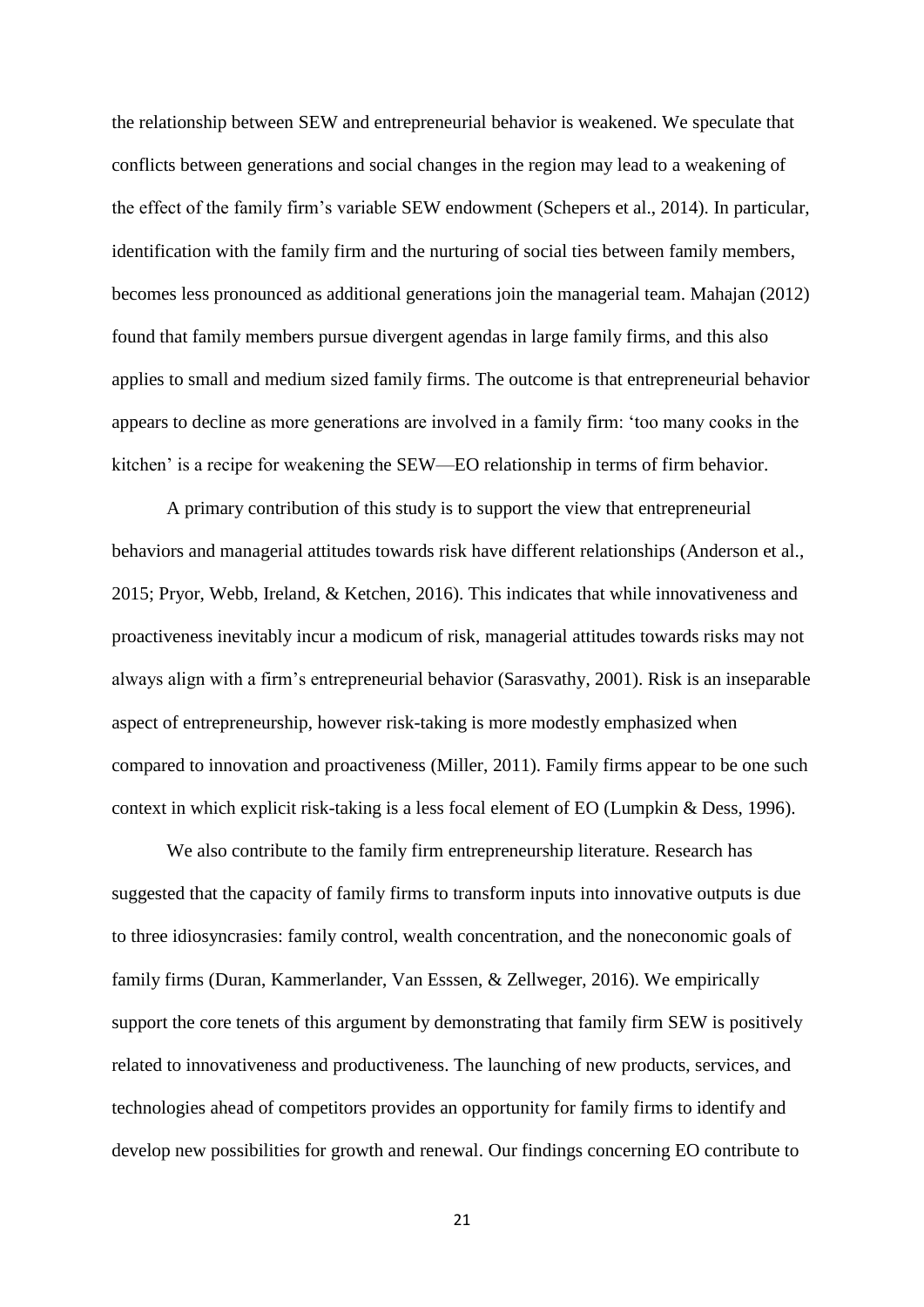the wider scholarly discussion about the resource advantages of the noneconomic aspects of family firms (Bennedsen & Foss, 2015; Llach & Nordqvist, 2010; Cassia et al., 2011).

We further comment on institutional influences on family firms (Soleimanof, Rutherford, & Webb, 2017). Cultural values are known to influence rates of entrepreneurial activity (Autio, Pathak, & Wennberg, 2013; Sharma & Chua, 2013) and country-level studies offer deep insights into such relationships (e.g., Cassia et al., 2011; Chang et al., 2009; Davis et al., 2000; Fahed-Sreih & Djoundourian, 2006; Khayesi et al., 2014). Our research sheds light upon the role of Arab tribal culture as an intriguing sociocultural consideration and context when investigating SEW and EO. In this vein, our results help connect Saudi cultural values and beliefs that esteem business success, family prestige, interpersonal relationships and social networks to entrepreneurial behavior. The results also demonstrate the damaging effect of generational involvement in family businesses in a region where economic and social changes are inducing significant generational differences.

Although policies have been introduced in Saudi Arabia to encourage the development of an entrepreneurial economy, the institutional context has traditionally been characterized by high per capita income, zero taxation and secure employment opportunities in the public sector. These conditions have not required Saudi family firms to embrace risk. The institutional context, however, is now less stable and employment prospects in the public sector less assured. Whereas Saudi cultural values support innovativeness and proactiveness, the prior lack of need to take risks may help further explain the conservative managerial attitudes towards risk taking. Developing a managerial attitude towards risk by increasing awareness of failure as a possible outcome, not a shame as often regarded in conservative Saudi culture (Mahajan, 2012), may be instrumental for achieving policy success.

# **6. Future Research Directions**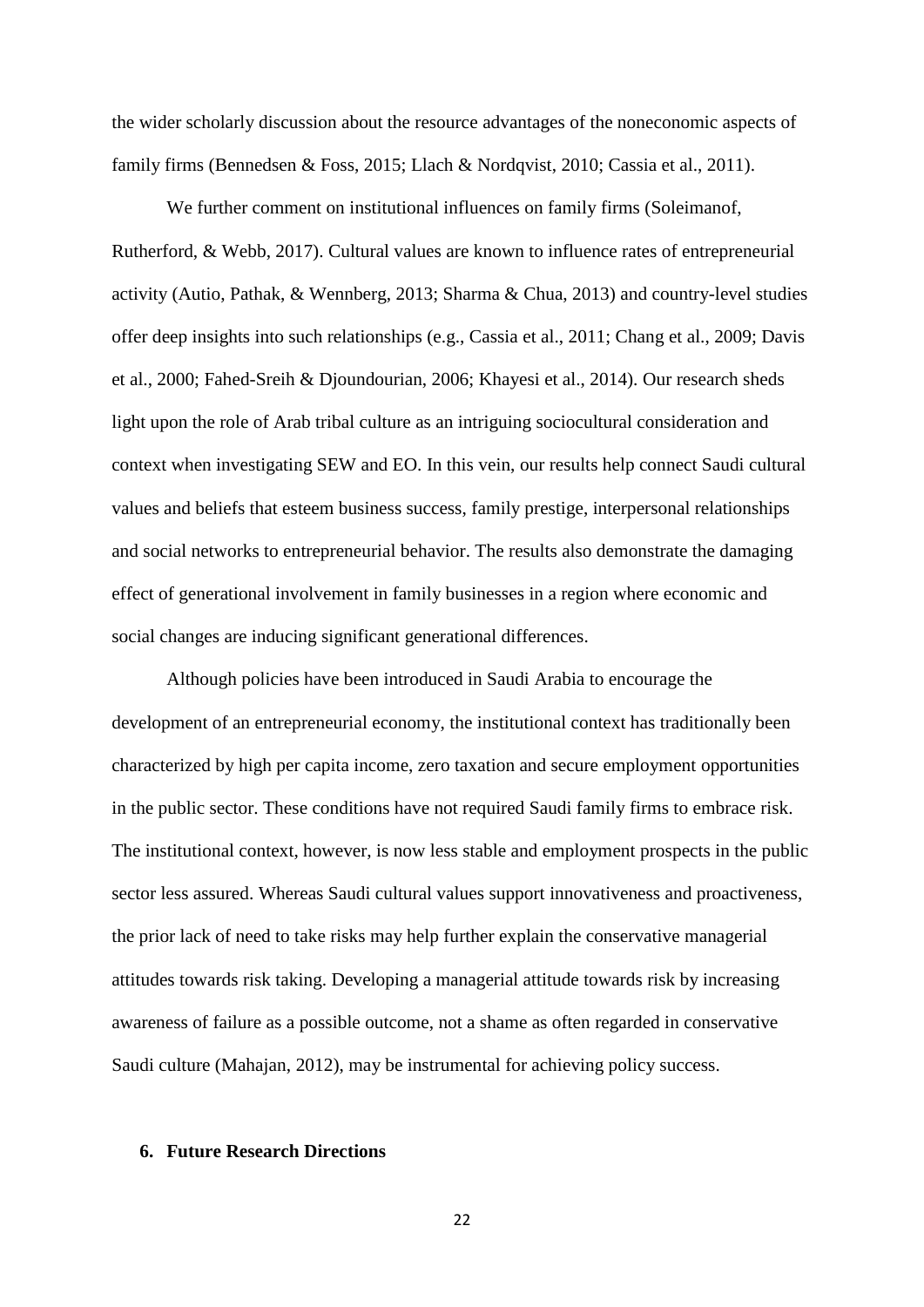Several important future research directions stem from our study. First, the literature is replete with studies of family firms that employ control variables as proxies designed to capture elements of SEW, such as governance (Berrone, Cruz, Gomez-Mejia, & Larraza Kintana, 2010; Zellweger et al., 2012), family management (Cruz, Justo, & Dev Castro, 2012; Naldi et al., 2013), and generational stage (Sciascia et al., 2014). In our study we explicitly and directly investigate SEW as a broader phenomenon than family control. This study provides direction for more compressive assessments of SEW within future research. In this vein, the empirical results provide an early test of the conceptual measure of SEW offered by Berrone and colleagues (2012). Our study provides validation for four of the five proposed SEW factors (Berrone et al. 2012), namely, F, I, B, E, but not R. While the results of Hauck et al. (2016) find support for R, our results suggest that the R factor may not be as strong or consistent of a factor as the FIBE components in an emerging economy. It is possible that the R has less relevance within specific national and cultural contexts such as Saudi Arabia and further testing of this new measure of SEW would help strengthen its validity and reliability. Further studies that explore conceptualizations SEW beyond family control in other emerging economies would help extend this area of management research.

Second, future research may consider exploring theoretical linkages between SEW, effectuation theory, and the affordable loss principle. In this study, we focused on SEW as a holistic phenomenon. However, similar to EO, in future research the components may also be investigated individually (Lumpkin & Dess, 1996). For instance, drawing on effectuation theory (Sarasvathy, 2001), the different components of SEW might be investigated as capturing different types of 'means' which may variously aid the entrepreneurial endeavors of family firms. For instance, SEW components (Berrone et al., 2012) such as a sense of identity, appear to be aligned with the concept of 'who we are', whereas social ties appear to represent a key aspect of 'whom we know'. Since we did not find support for hypothesis two,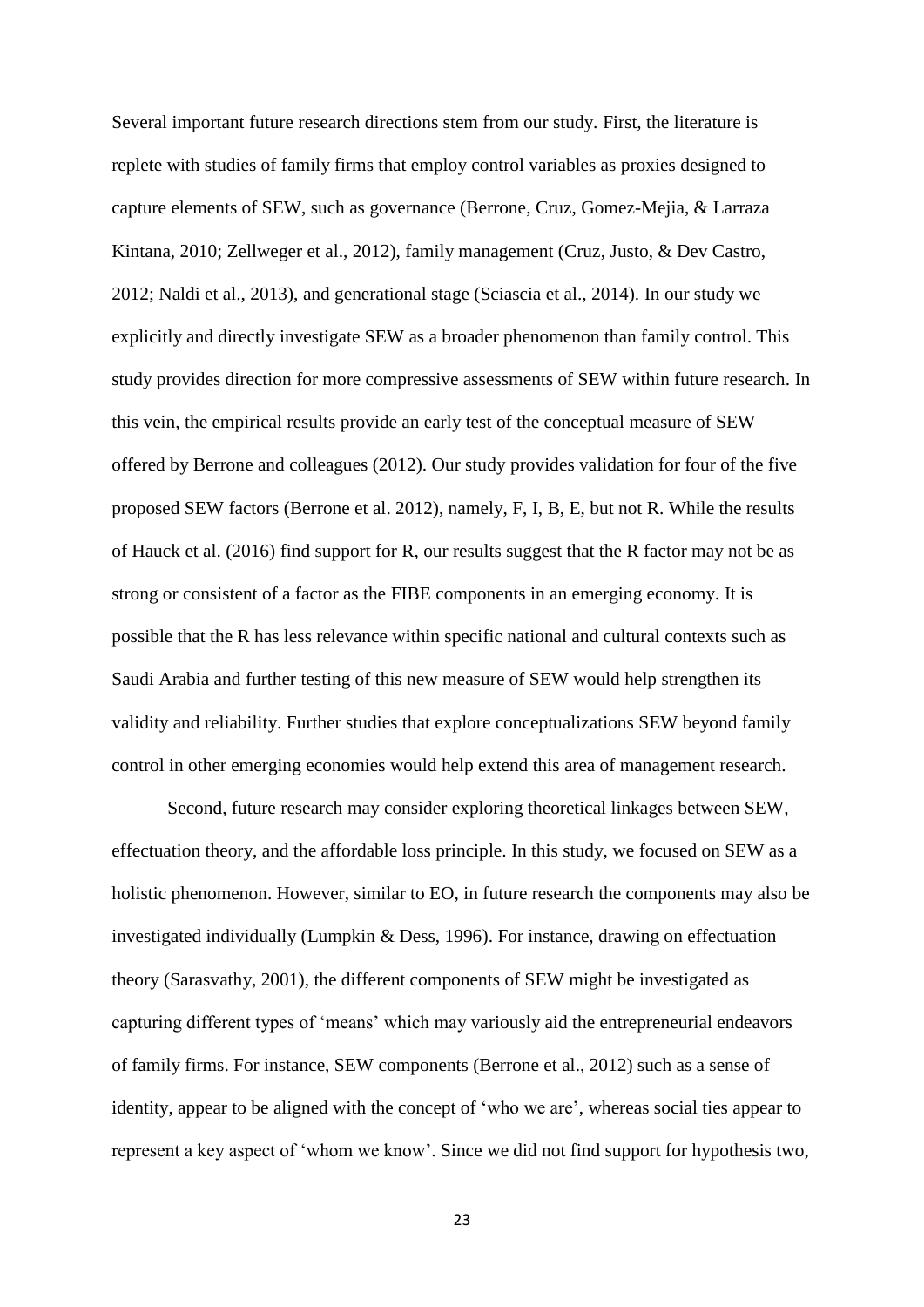future research might also further consider how SEW influences risk taking using more exploratory qualitative research to provide further insight into the relationship between SEW and different expressions of managerial attitudes toward risk (Hoskisson et al., 2017).

Third, policy interventions may be explored which encourage new generations of family members to be involved in leading and innovatively managing the family business, invest in efforts to enhance family identification with the firm, and strengthen emotional and social ties between family members. Our study suggests that policy approaches with these aims, at least within national and cultural contexts dominated by family firms, may have meaningful implications for developing an entrepreneurial economy.

In terms of limitations, the empirical results were gathered within a single national context. By focusing on Saudi Arabia, we examine an important non-Western economic context (Luo & Chung, 2013). We gathered data from a sample of privately held firms. It would be interesting to see whether our findings hold within publicly listed family firms that are subject to greater stakeholder scrutiny. Moreover, the study adopted a cross-sectional design. Although cross-sectional design is frequently used in family business research (e.g., Chrisman et al., 2012; Eddleston & Kellermanns, 2007), it limits our ability to make inferences about cause-effect relationships. Further research using longitudinal data would be beneficial for shedding additional light onto the directional flow of influence. This would help further advance theory development concerning the temporal dynamics (Wales, Monsen, & McKelvie, 2011) and internal logics of EO in family firms.

Our study of SEW and EO in a sample of privately held family firms in Saudi Arabia offers a rare glimpse into family firm entrepreneurship in this wealthy and prosperous Arabian Gulf state. The Saudi government's strategy to diversify the economy by encouraging Saudi Arabians to consider entrepreneurship as a legitimate career choice has created a context in which entrepreneurship is actively promoted. Yet, most businesses in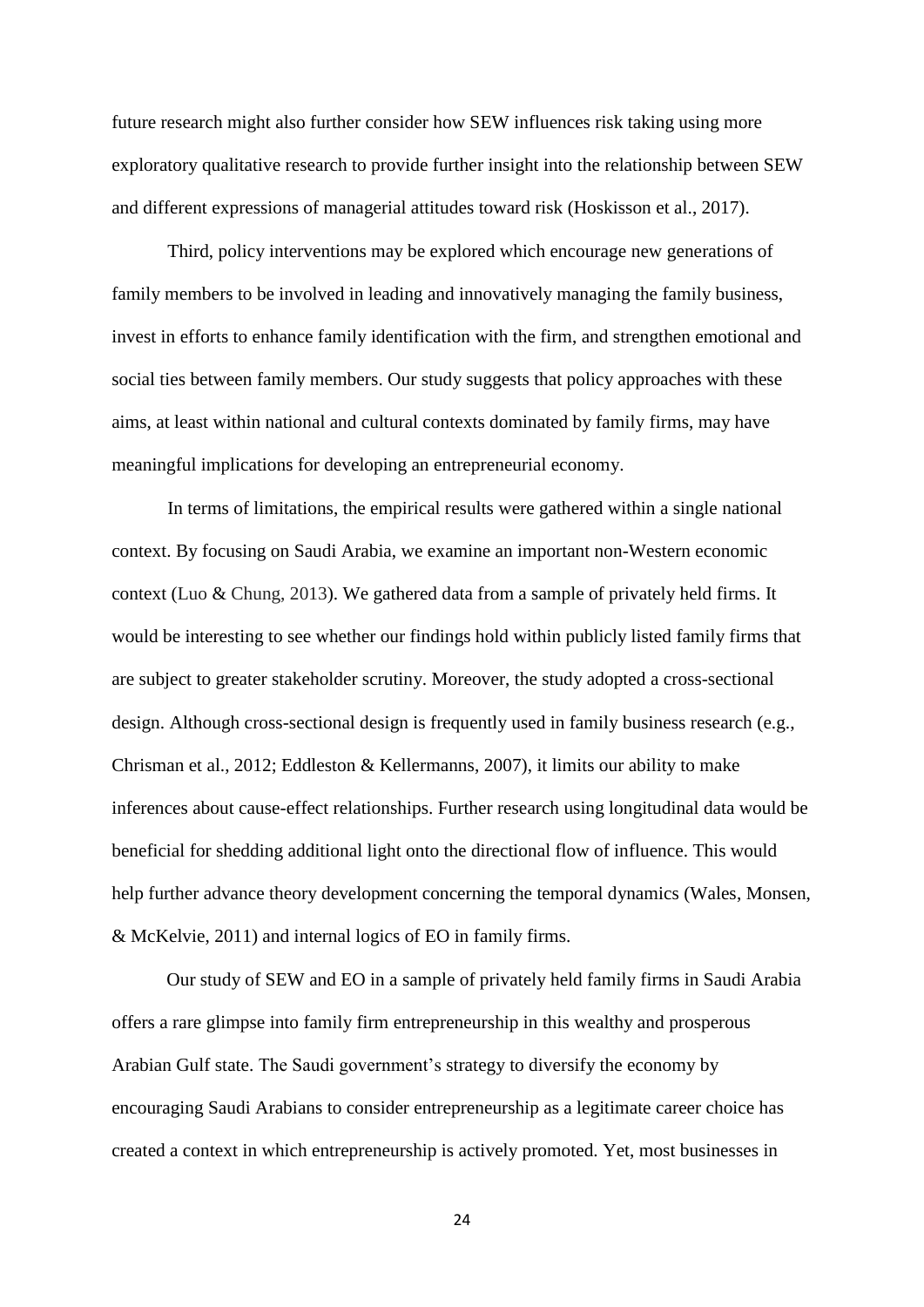Saudi Arabia are family firms, and how entrepreneurship is affected by SEW in these firms has, to date, not been well understood. Given the importance of entrepreneurship to firm survival, as well as to employment creation and wealth generation, our findings suggest important implications for both practice and policy. The success of the Saudi economic diversification strategy rests on institutional and family acceptance of risk taking as inherent to entrepreneurship as well as understanding generational differences shaped by the conditions of the region as illuminated within this research.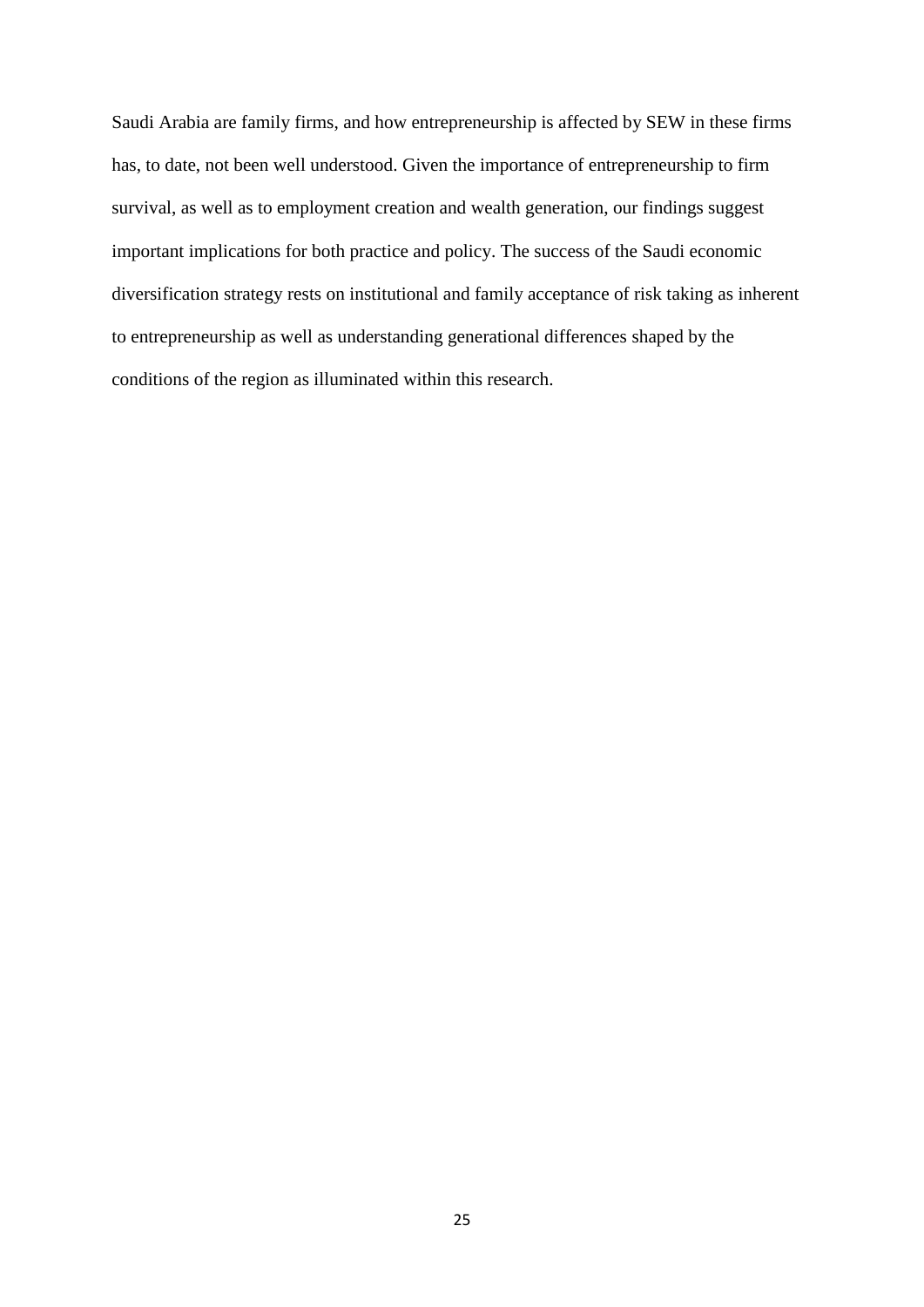#### **References**

- Achoui, M. M. (2009). Human resource development in Gulf countries: an analysis of the trends and challenges facing Saudi Arabia. *Human Resource Development International*, *12*(1), 35-46.
- Aldrich, H. E., & Cliff, J. E. (2003). The pervasive effects of family on entrepreneurship: Toward a family embeddedness perspective. *Journal of Business Venturing*, *18*(5), 573-596.
- Alrubaishi, D. A. (2017). Succession Planning in Family SMEs in Saudi Arabia: A Descriptive Study. In S. Basly (Ed.) *Family Businesses in the Arab World* (pp. 223-245). Cham: Springer.
- Alrubaishi, D., Lyons, R., Largey, A. & Alarifi, G. (2019). *The Entrepreneurial Career Intentions and Behavior of KSA University Students*. GUESSS National Report 2019: Kingdom of Saudi Arabia (KSA). Riyadh, KSA.
- Anderson, B. S., Eshima, Y., & Hornsby, J. S. (2019). Strategic Entrepreneurial Behaviors: Construct and Scale Development. *Strategic Entrepreneurship Journal*, *13*(2), 199- 220.
- Anderson, B. S., Kreiser, P. M., Kuratko, D. F., Hornsby, J. S., & Eshima, Y. (2015). Reconceptualizing Entrepreneurial Orientation. *Strategic Management Journal*, *36*(10), 1579-1596.
- Armstrong, J. S., & Overton, T. S. (1977). Estimating Nonresponse Bias in Mail Surveys. *Journal of Marketing Research*, *14*(3), 396-402.
- Autio, E., Pathak, S., & Wennberg, K. (2013). Consequences of cultural practices for entrepreneurial behaviors. *Journal of International Business Studies*, *44*(4), 334-362.
- Barakat, H. (1993). *The Arab world: Society, culture, and state*. California: University of California Press.
- Bartlett, MS. (1954). A note on the multiplying factors for various χ2 approximations. *Journal of the Royal Statistical Society. Series B (Methodological),* 296-298.
- Bennedsen, M., & Foss, N. (2015). Family assets and liabilities in the innovation process. *California Management Review*, *58*(1), 65-81.
- Berrone, P., Cruz, C., & Gomez-Mejia, L. R. (2012). Socioemotional wealth in family firms: Theoretical dimensions, assessment approaches, and agenda for future research. *Family Business Review*, *25*(3), 258-279.
- Berrone, P., Cruz, C., Gomez-Mejia, L. R., & Larraza-Kintana, M. (2010). Socioemotional wealth and corporate responses to institutional pressures: Do family-controlled firms pollute less?. *Administrative Science Quarterly*, *55*(1), 82-113.
- Bird, M., & Wennberg, K. (2014). Regional influences on the prevalence of family versus nonfamily start-ups. *Journal of Business Venturing*, *29*(3), 421-436.
- Block, J. H. (2012). R&D investments in family and founder firms: An agency perspective. *Journal of Business Venturing*, *27*(2), 248-265.
- Casillas, J. C., & Moreno, A. M. (2010). The relationship between entrepreneurial orientation and growth: The moderating role of family involvement. *Entrepreneurship & Regional Development*, *22*(3-4), 265-291.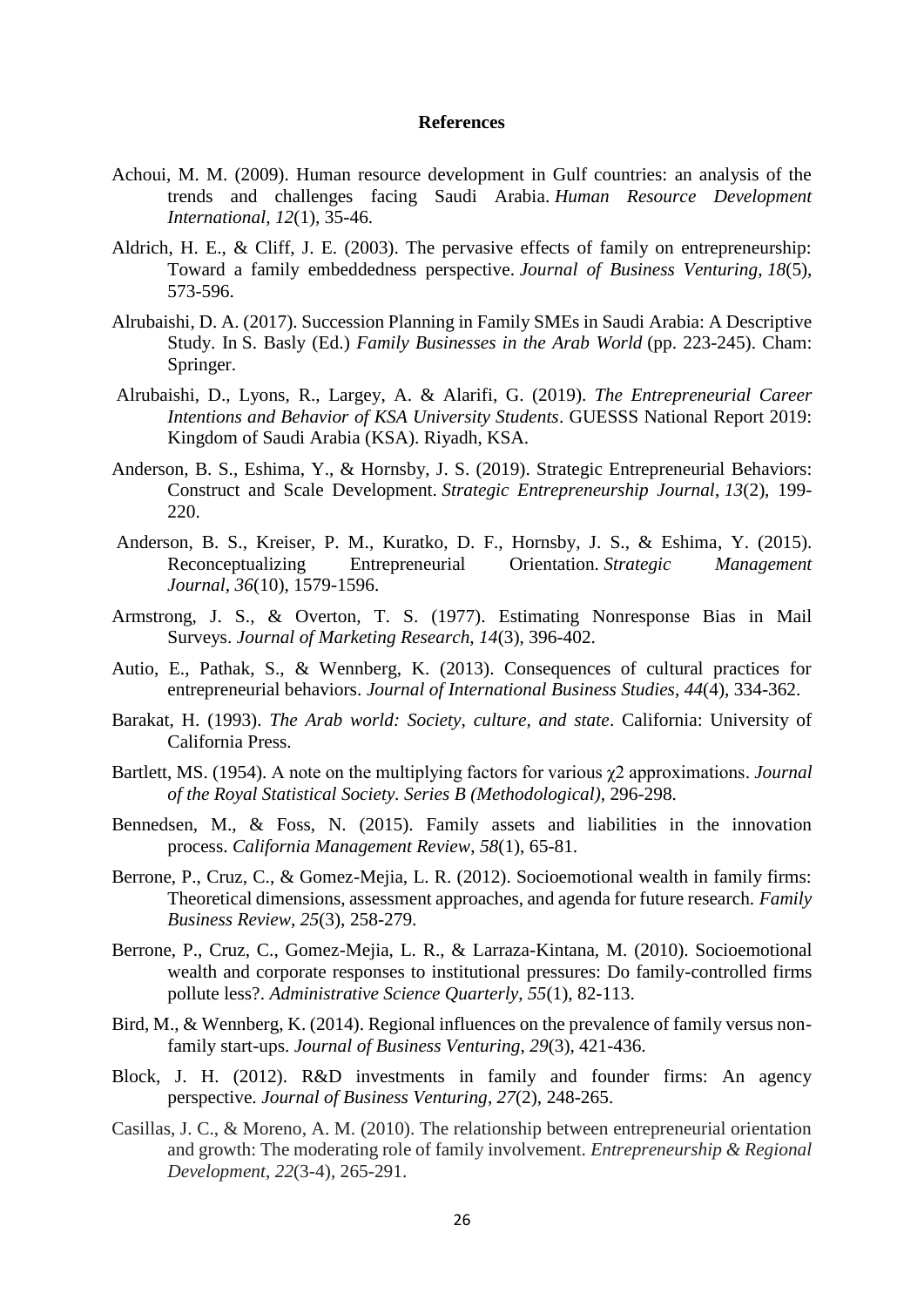- Cassia, L., De Massis, A., & Pizzurno, E. (2011). An exploratory investigation on NPD in small family businesses from Northern Italy. *International Journal of Business, Management and Social Sciences*, *2*(2), 1-14.
- Cattell, R. B. (1966). The scree test for the number of factors. *Multivariate Behavioral Research*, *1*(2), 245-276.
- Chang, E. P., Memili, E., Chrisman, J. J., Kellermanns, F. W., & Chua, J. H. (2009). Family social capital, venture preparedness, and start-up decisions: A study of Hispanic entrepreneurs in New England. *Family Business Review*, *22*(3), 279-292.
- Chen, X. P., Yao, X., & Kotha, S. (2009). Entrepreneur passion and preparedness in business plan presentations: a persuasion analysis of venture capitalists' funding decisions. *Academy of Management Journal*, *52*(1), 199-214.
- Chirico, F., Sirmon, D. G., Sciascia, S., & Mazzola, P. (2011). Resource orchestration in family firms: Investigating how entrepreneurial orientation, generational involvement, and participative strategy affect performance. *Strategic Entrepreneurship Journal*, *5*(4), 307-326.
- Chrisman, J. J., Chua, J. H., Pearson, A. W., & Barnett, T. (2012). Family involvement, family influence, and family–centered non–economic goals in small firms. *Entrepreneurship Theory and Practice*, *36*(2), 267-293.
- Chua, J. H., Chrisman, J. J., & De Massis, A. (2015). A closer look at socioemotional wealth: Its flows, stocks, and prospects for moving forward. *Entrepreneurship Theory and Practice*, *39*(2), 173-182.
- Covin, J. G. (1991). Entrepreneurial versus conservative firms: A comparison of strategies and performance. *Journal of Management Studies*, *28*(5), 439-462.
- Covin, J. G., & Lumpkin, G. T. (2011). Entrepreneurial orientation theory and research: Reflections on a needed construct. *Entrepreneurship Theory and Practice*, *35*(5), 855- 872.
- Covin, J. G., & Miles, M. P. (1999). Corporate entrepreneurship and the pursuit of competitive advantage. *Entrepreneurship Theory and Practice*, *23*(3), 47-63.
- Covin, J. G., & Slevin, D. P. (1989). Strategic management of small firms in hostile and benign environments. *Strategic Management Journal*, *10*(1), 75-87.
- Cruz, C., & Nordqvist, M. (2012). Entrepreneurial orientation in family firms: A generational perspective. *Small Business Economics*, *38*(1), 33-49.
- Cruz, C., Justo, R., & De Castro, J. O. (2012). Does family employment enhance MSEs performance?: Integrating socioemotional wealth and family embeddedness perspectives. *Journal of Business Venturing*, *27*(1), 62-76.
- Cruz, C., Larraza–Kintana, M., Garces–Galdeano, L., & Berrone, P. (2014). Are family firms really more socially responsible?. *Entrepreneurship Theory and Practice*, *38*(6), 1295- 1316.
- Davis, J. A., Pitts, E. L., & Cormier, K. (2000). Challenges facing family companies in the Gulf region. *Family Business Review*, *13*(3), 217-237.
- Delmar, F., & Shane, S. (2003). Does business planning facilitate the development of new ventures?. *Strategic Management Journal*, *24*(12), 1165-1185.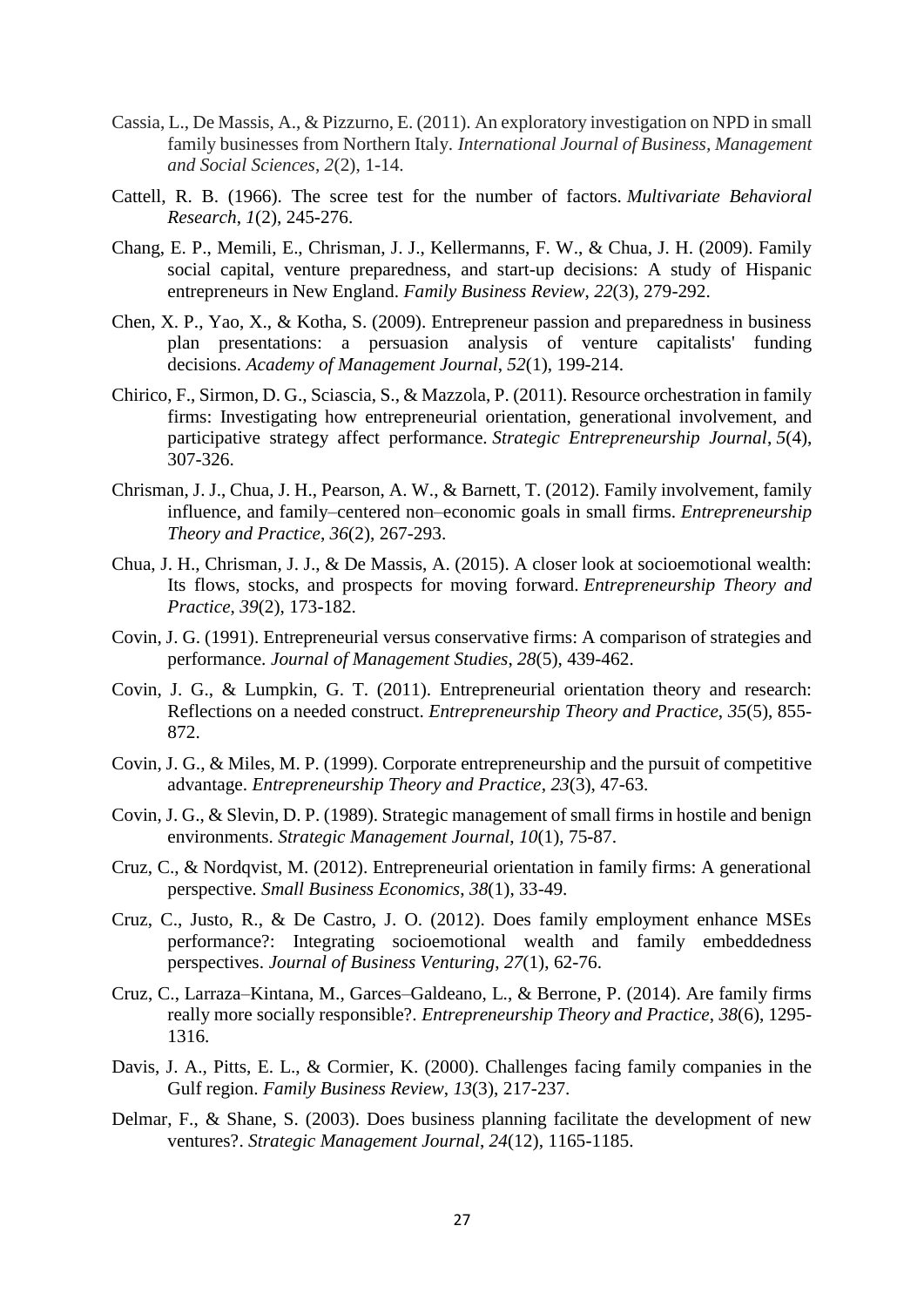- Deloitte. (2016). Doing Business Guide. Understanding Saudi Arabia's Tax Position. [https://www2.deloitte.com/content/dam/Deloitte/xe/Documents/tax/me\\_tax\\_doing](https://www2.deloitte.com/content/dam/Deloitte/xe/Documents/tax/me_tax_doing-business-guide-sa-2017.pdf)[business-guide-sa-2017.pdf](https://www2.deloitte.com/content/dam/Deloitte/xe/Documents/tax/me_tax_doing-business-guide-sa-2017.pdf) Accessed 5 July 2019.
- DeTienne, D. R., & Chirico, F. (2013). Exit strategies in family firms: How socioemotional wealth drives the threshold of performance. *Entrepreneurship Theory and Practice*, *37*(6), 1297-1318.
- Dew, N., Sarasathy, S., Read, S., & Wiltbank, R. (2009). Affordable loss: Behavioral economic aspects of the plunge decision. *Strategic Entrepreneurship Journal*, *3*(2), 105-126.
- Duran, P., Kammerlander, N., Van Essen, M., & Zellweger, T. (2016). Doing more with less: Innovation input and output in family firms. *Academy of Management Journal*, *59*(4), 1224-1264.
- Eddleston, K. A., & Kellermanns, F. W. (2007). Destructive and productive family relationships: A stewardship theory perspective. *Journal of Business Venturing*, *22*(4), 545-565.
- Eddleston, K. A., Kellermanns, F. W., & Sarathy, R. (2008). Resource configuration in family firms: Linking resources, strategic planning and technological opportunities to performance. *Journal of Management Studies*, *45*(1), 26-50.
- Eddleston, K. A., Kellermanns, F. W., Floyd, S. W., Crittenden, V. L., & Crittenden, W. F. (2013). Planning for growth: Life stage differences in family firms. *Entrepreneurship Theory and Practice*, *37*(5), 1177-1202.
- Eshima, Y., & Anderson, B. S. (2017). Firm growth, adaptive capability, and entrepreneurial orientation. *Strategic Management Journal*, *38*(3), 770-779.
- Fahed-Sreih, J., & Djoundourian, S. (2006). Determinants of longevity and success in Lebanese family businesses: An exploratory study. *Family Business Review*, *19*(3), 225-234.
- Foo, M. D. (2011). Emotions and entrepreneurial opportunity evaluation. *Entrepreneurship Theory and Practice*, *35*(2), 375-393.
- Foo, M. D., Uy, M. A., & Baron, R. A. (2009). How do feelings influence effort? An empirical study of entrepreneurs' affect and venture effort. *Journal of Applied Psychology*, *94*(4), 1086.
- Gannon, M., & Pillai, R. (2010). Bedouin jewelry and Saudi Arabia. In *Understanding global cultures: Metaphorical journeys through 29 nations, clusters of nations, continents and diversity*, 4th edition. Thousand Oaks: Sage.
- GASTAT. (2018). General Authority for Statistics. Kingdom of Saudi Arabia. <https://www.stats.gov.sa/en> Accessed 5 July 2018.
- Gedajlovic, E., Carney, M., Chrisman, J. J., & Kellermanns, F. W. (2012). The adolescence of family firm research: Taking stock and planning for the future. *Journal of Management*, *38*(4), 1010-1037.
- George, B. A., & Marino, L. (2011). The epistemology of entrepreneurial orientation: Conceptual formation, modeling, and operationalization. *Entrepreneurship Theory and Practice*, *35*(5), 989-1024.
- Gomez-Mejia, L. R., Cruz, C., Berrone, P., & De Castro, J. (2011). The bind that ties: Socioemotional wealth preservation in family firms. *Academy of Management Annals*, *5*(1), 653-707.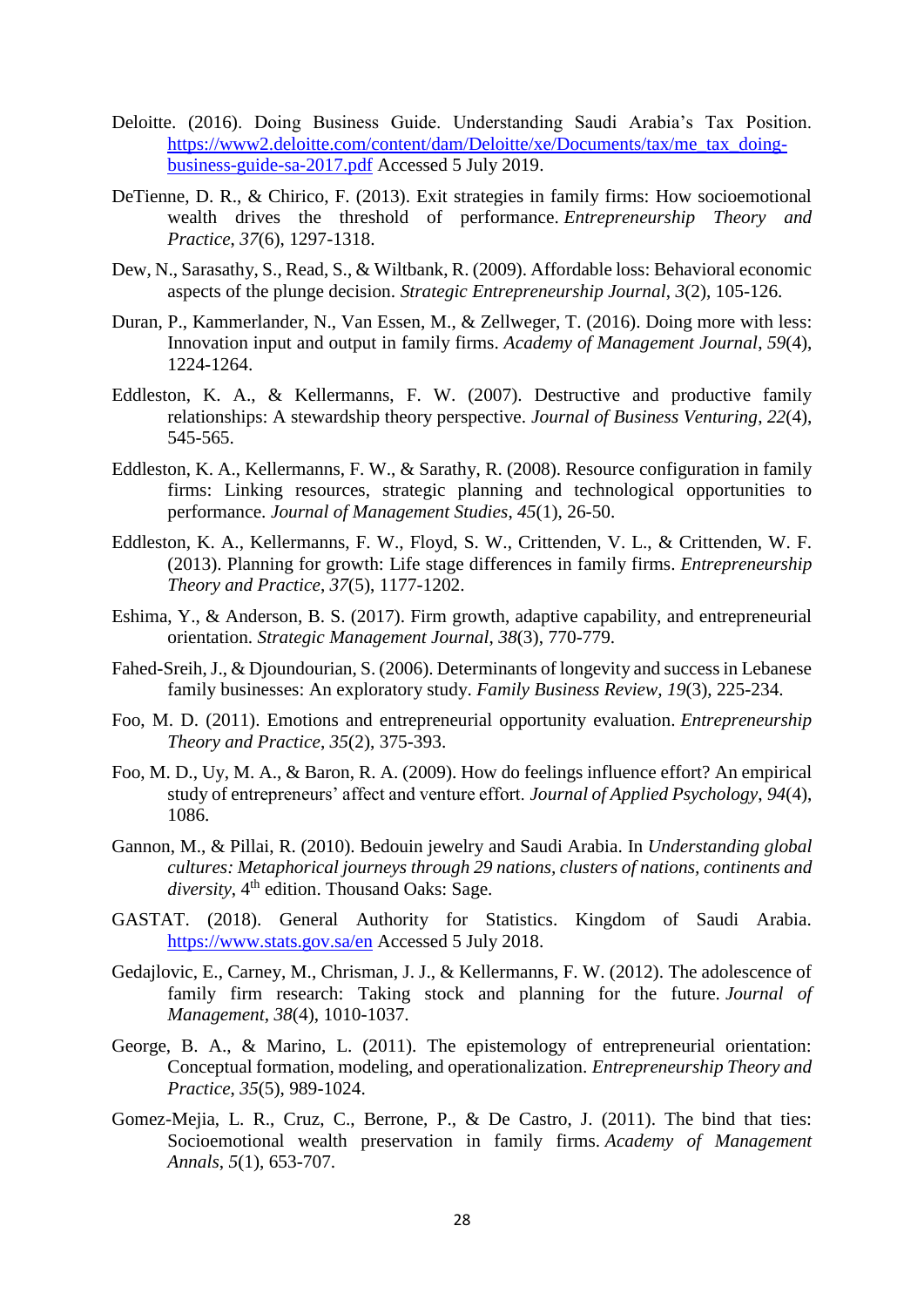- Gómez-Mejía, L. R., Haynes, K. T., Núñez-Nickel, M., Jacobson, K. J., & Moyano-Fuentes, J. (2007). Socioemotional wealth and business risks in family-controlled firms: Evidence from Spanish olive oil mills. *Administrative Science Quarterly*, *52*(1), 106-137.
- Goss, D. (2005). Schumpeter's legacy? Interaction and emotions in the sociology of entrepreneurship. *Entrepreneurship Theory and Practice*, *29*(2), 205-218.
- Harkness J., & Schoua-Glusberg, A. (1998). Questionnaires in translation. *ZUMA-Nachrichten Spezial,* 3, 87-127.
- Hauck, J., Suess-Reyes, J., Beck, S., Prügl, R., & Frank, H. (2016). Measuring socioemotional wealth in family-owned and-managed firms: A validation and short form of the FIBER Scale. *Journal of Family Business Strategy*, *7*(3), 133-148.
- Hofstede, G. (1984). Cultural dimensions in management and planning. *Asia Pacific Journal of Management*, *1*(2), 81-99.
- Hoskisson, R. E., Chirico, F., Zyung, J., & Gambeta, E. (2017). Managerial risk taking: A multitheoretical review and future research agenda. *Journal of Management*, *43*(1), 137-169.
- Hu, L., & Bentler, P. (1995). Evaluating model fit. In R.H. Hoyle (Ed.) *Structural equation modeling: Concepts, issues, and applications* (pp. 76-99). Thousand Oaks, CA: Sage Publications.
- Jack, S. L. (2005). The role, use and activation of strong and weak network ties: A qualitative analysis. *Journal of Management Studies*, *42*(6), 1233-1259.
- Jaskiewicz, P., Combs, J. G., & Rau, S. B. (2015). Entrepreneurial legacy: Toward a theory of how some family firms nurture transgenerational entrepreneurship. *Journal of Business Venturing*, *30*(1), 29-49.
- Kayed, R. N., & Hassan, M. K. (2010). Islamic entrepreneurship: A case study of Saudi Arabia. *Journal of Developmental Entrepreneurship*, *15*(04), 379-413.
- Kellermanns, F. W., & Eddleston, K. A. (2006). Corporate entrepreneurship in family firms: A family perspective. *Entrepreneurship Theory and Practice*, *30*(6), 809-830.
- Kellermanns, F. W., Eddleston, K. A., Sarathy, R., & Murphy, F. (2012). Innovativeness in family firms: A family influence perspective. *Small Business Economics*, *38*(1), 85- 101.
- Kets de Vries, M., Carlock, R., & Florent-Treacy, E. (2007). *Family Business on the couch: A psychological perspective.* Chichester: John Wiley and Sons.
- Khayesi, J. N., George, G., & Antonakis, J. (2014). Kinship in entrepreneur networks: Performance effects of resource assembly in Africa. *Entrepreneurship Theory and Practice*, *38*(6), 1323-1342.
- Knight, FH. (1921). *Risk, uncertainty and profit*. Hart, Boston, MA: Schaffner and Marx.
- Labaki, R., Michael-Tsabari, N., & Zachary, R. K. (2013). Exploring the emotional nexus in cogent family business archetypes. *Entrepreneurship Research Journal*, *3*(3), 301-330.
- Le Breton-Miller, I., & Miller, D. (2013). Socioemotional wealth across the family firm life cycle: A commentary on "Family Business Survival and the Role of Boards". *Entrepreneurship Theory and Practice*, *37*(6), 1391-1397.
- Lindell, M. K., & Whitney, D. J. (2001). Accounting for common method variance in crosssectional research designs. *Journal of Applied Psychology*, *86*(1), 114.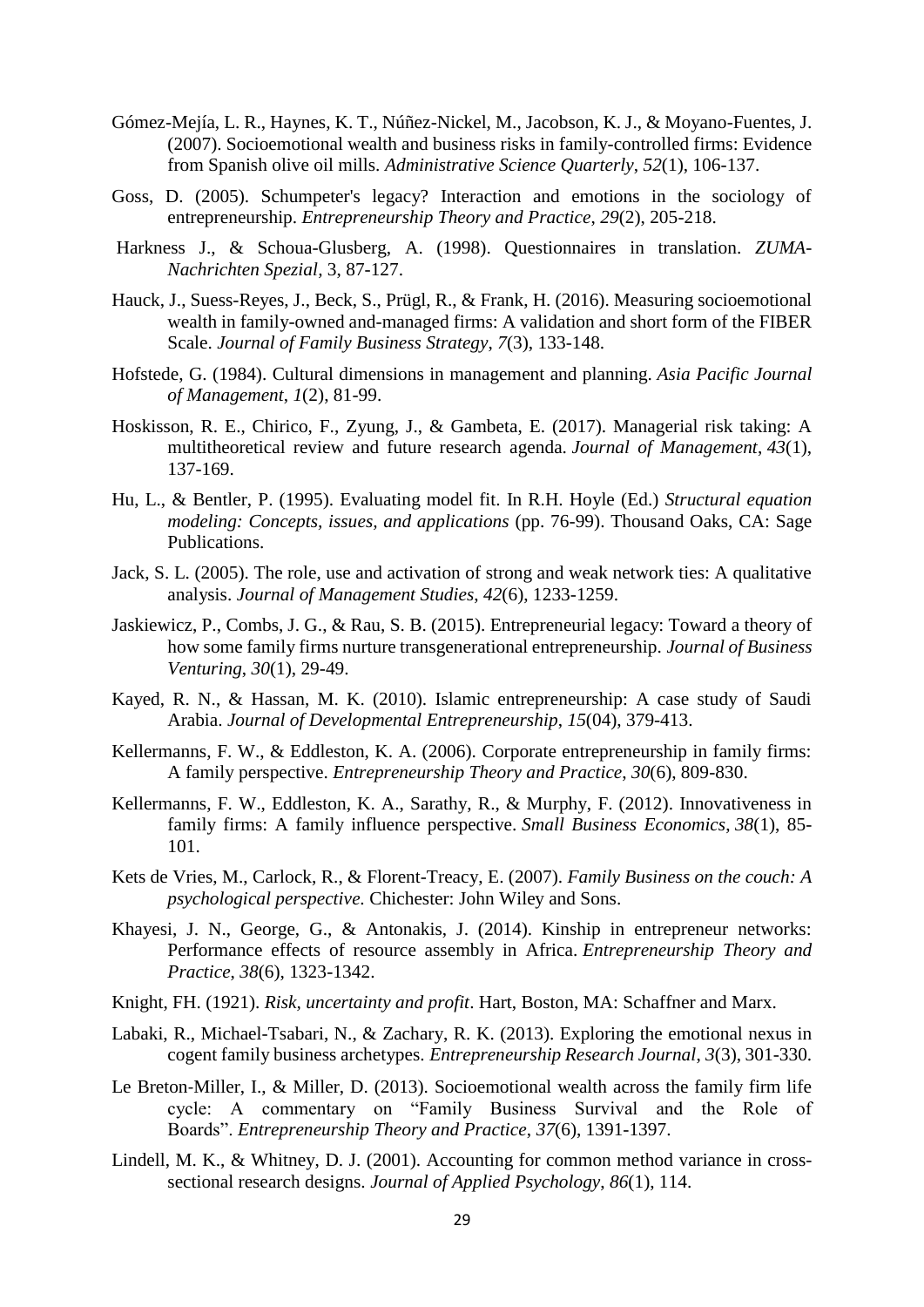- Llach, J., & Nordqvist, M. (2010). Innovation in family and non-family businesses: A resource perspective. *International Journal of Entrepreneurial Venturing*, *2*(3-4), 381-399.
- Love, J. H., Roper, S., & Vahter, P. (2014). Learning from openness: The dynamics of breadth in external innovation linkages. *Strategic Management Journal*, *35*(11), 1703-1716.
- Lumpkin, G. T., & Dess, G. G. (1996). Clarifying the entrepreneurial orientation construct and linking it to performance. *Academy of Management Review*, *21*(1), 135-172.
- Lumpkin, G. T., Steier, L., & Wright, M. (2011). Strategic entrepreneurship in family business. *Strategic Entrepreneurship Journal*, *5*(4), 285-306.
- Luo, X. R., & Chung, C. N. (2013). Filling or abusing the institutional void? Ownership and management control of public family businesses in an emerging market. *Organization Science*, *24*(2), 591-613.
- Mahajan, V. (2012). *The Arab World Unbound*. San Francisco: Jossey Bass.
- Masulis, R. W., Pham, P. K., & Zein, J. (2011). Family business groups around the world: Financing advantages, control motivations, and organizational choices. *The Review of Financial Studies*, *24*(11), 3556-3600.
- Mellahi, K., & Wood, GT. (2001). Human resource management in Saudi Arabia. In P.S. Budhwar and Y.A. Debrah (Eds.) *Human resource management in developing countries* (pp. 135-152). London: Routledge.
- Miles, R., & Snow, C. (1978). *Organizational strategy: structure and process*. New York: McGraw-Hill.
- Miller D. 1983. The correlates of entrepreneurship in three types of firms. *Management Science,* 29(7), 770-791.
- Miller, D. (2011). Miller (1983) revisited: A reflection on EO research and some suggestions for the future. *Entrepreneurship Theory and Practice*, *35*(5), 873-894.
- Miller, D., & Le Breton–Miller, I. (2014). Deconstructing socioemotional wealth. *Entrepreneurship Theory and Practice,* 38(4), 713-720.
- Miller, D., Le Breton-Miller, I., & Scholnick, B. (2008). Stewardship vs. stagnation: An empirical comparison of small family and non-family businesses. *Journal of Management Studies*, *45*(1), 51-78.
- Miller, D., Steier, L., & Le Breton–Miller, I. (2016). What can scholars of entrepreneurship learn from sound family businesses? *Entrepreneurship Theory and Practice*, 40(3), 445-455.
- Miller, D., Steier, L., & Le Breton-Miller, I. (2003). Lost in time: Intergenerational succession, change, and failure in family business. *Journal of Business Venturing*, *18*(4), 513-531.
- Naldi, L., Cennamo, C., Corbetta, G., & Gomez–Mejia, L. (2013). Preserving socioemotional wealth in family firms: Asset or liability? The moderating role of business context. *Entrepreneurship Theory and Practice*, *37*(6), 1341-1360.
- Naldi, L., Nordqvist, M., Sjöberg, K., & Wiklund, J. (2007). Entrepreneurial orientation, risk taking, and performance in family firms. *Family Business Review*, *20*(1), 33-47.
- Olson, P. D., Zuiker, V. S., Danes, S. M., Stafford, K., Heck, R. K., & Duncan, K. A. (2003). The impact of the family and the business on family business sustainability. *Journal of business venturing*, *18*(5), 639-666.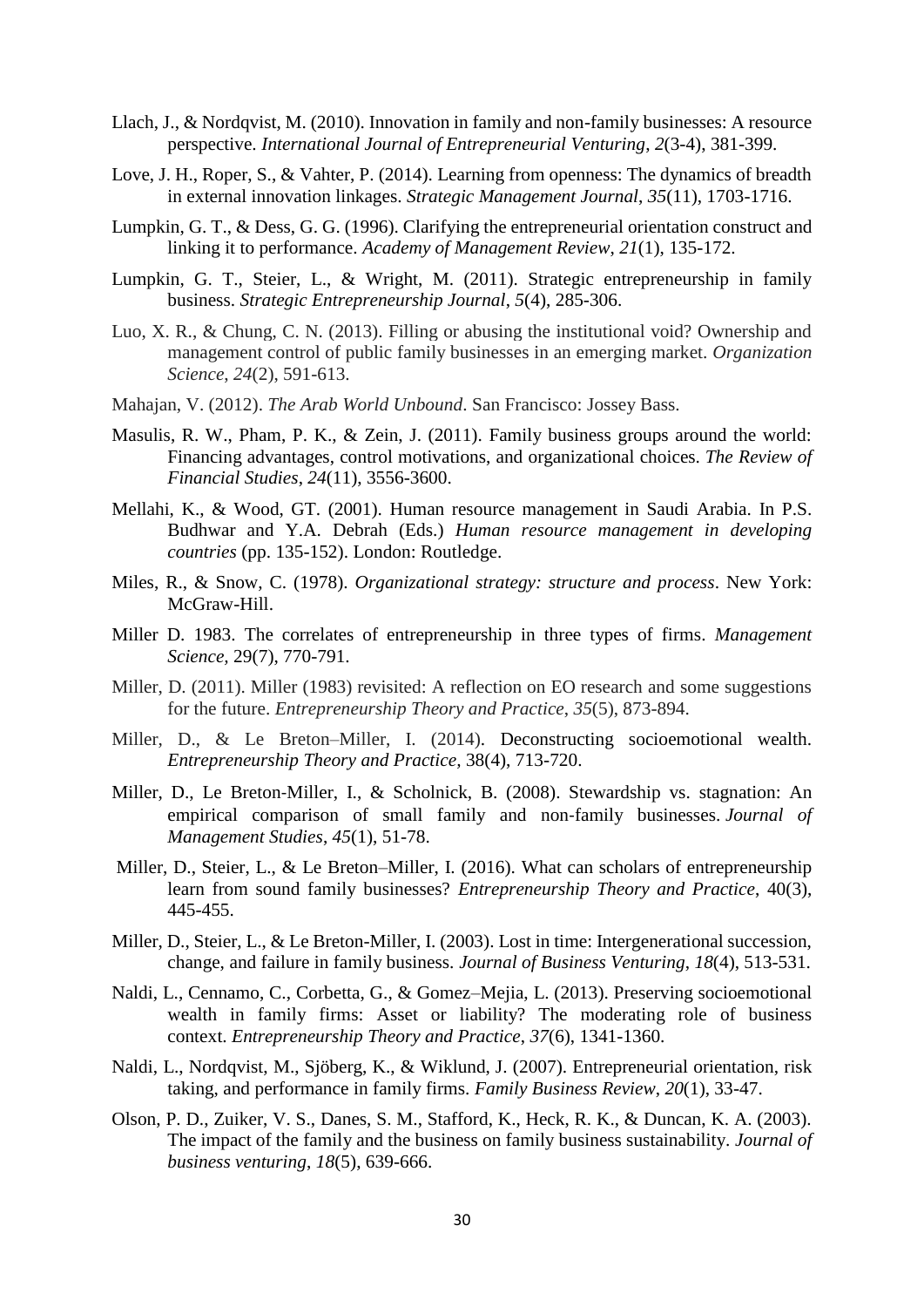- OPEC, (2018). Saudi Arabia Facts and Figures. April. [http://www.opec.org/opec\\_web/en/about\\_us/169.htm](http://www.opec.org/opec_web/en/about_us/169.htm) Accessed 5 July 2019.
- Podsakoff, P. M., & Organ, D. W. (1986). Self-reports in organizational research: Problems and prospects. *Journal of Management*, *12*(4), 531-544.
- Porter, M. (2012). *Entrepreneurship and competitiveness: Implications for Saudi Arabia*. Speech presented at the Global Competitiveness Forum, Riyadh, Saudi Arabia.
- Pryor, C., Webb, J. W., Ireland, R. D., & Ketchen, Jr, D. J. (2016). Toward an integration of the behavioral and cognitive influences on the entrepreneurship process. *Strategic Entrepreneurship Journal*, *10*(1), 21-42.
- Randerson, K. (2016). Entrepreneurial Orientation: do we actually know as much as we think we do?. *Entrepreneurship & Regional Development*, *28*(7-8), 580-600.
- Rauch, A., Wiklund, J., Lumpkin, G. T., & Frese, M. (2009). Entrepreneurial orientation and business performance: An assessment of past research and suggestions for the future. *Entrepreneurship Theory and Practice*, *33*(3), 761-787.
- Rice, G. (2004). Doing business in Saudi Arabia. *Thunderbird International Business Review,* 46(1), 59-84.
- Richardson, H. A., Simmering, M. J., & Sturman, M. C. (2009). A tale of three perspectives: Examining post hoc statistical techniques for detection and correction of common method variance. *Organizational Research Methods*, *12*(4), 762-800.
- Salvato, C. (2004). Predictors of entrepreneurship in family firms. *The Journal of Private Equity*, *7*(3), 68-76.
- Sanchez-Famoso, V., Maseda, A., & Iturralde, T. (2017). Family involvement in top management team: Impact on relationships between internal social capital and innovation. *Journal of Management & Organization*, *23*(1), 136-162.
- Sarasvathy, S. D. (2001). Causation and effectuation: Toward a theoretical shift from economic inevitability to entrepreneurial contingency. *Academy of Management Review*, *26*(2), 243-263.
- Schepers, J., Voordeckers, W., Steijvers, T., & Laveren, E. (2014). The entrepreneurial orientation–performance relationship in private family firms: the moderating role of socioemotional wealth. *Small Business Economics*, *43*(1), 39-55.
- Schulze, W. S., Lubatkin, M. H., & Dino, R. N. (2003). Toward a theory of agency and altruism in family firms. *Journal of Business Venturing*, *18*(4), 473-490.
- Sciascia, S., Mazzola, P., & Kellermanns, F. W. (2014). Family management and profitability in private family-owned firms: introducing generational stage and the socioemotional wealth perspective. *Journal of Family Business Strategy*, *5*(2), 131-137.
- Sharma, P., & Chua, J. H. (2013). Asian family enterprises and family business research. *Asia Pacific Journal of Management*, *30*(3), 641-656.
- Shediac, R., Shehadi, R. T., Bhargava, J., Samman, H., & Insight, I. C. (2013). Generation A: Differences and similarities across the Arab generations. *Booz & Company*, 1-52.
- Soleimanof, S., Rutherford, M. W., & Webb, J. W. (2018). The intersection of family firms and institutional contexts: A review and agenda for future research. *Family Business Review*, *31*(1), 32-53.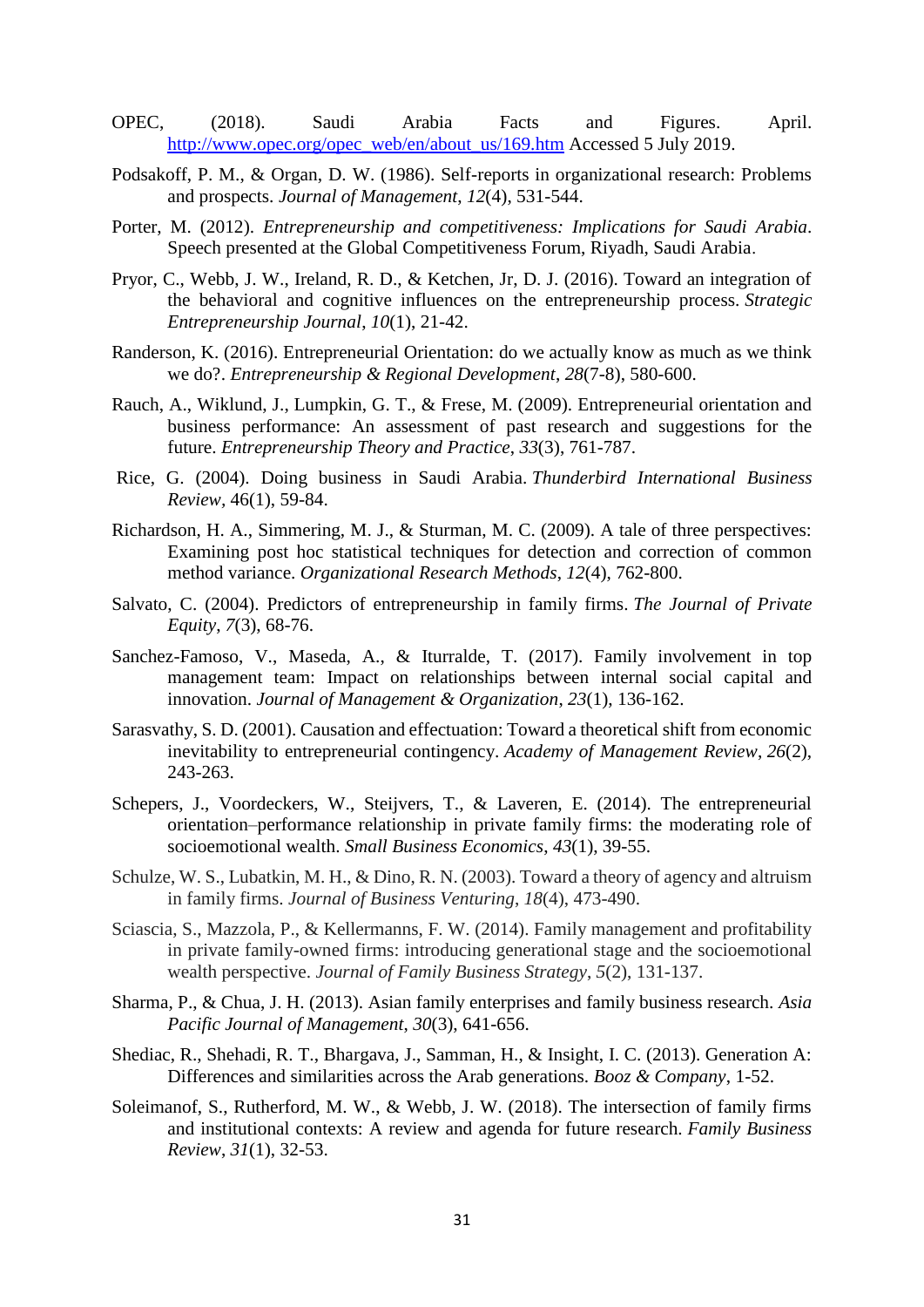- Sorenson, R. L., Goodpaster, K. E., Hedberg, P. R., & Yu, A. (2009). The family point of view, family social capital, and firm performance: An exploratory test. *Family Business Review*, *22*(3), 239-253.
- Tlaiss, H., & Kauser, S. (2011). The importance of wasta in the career success of Middle Eastern managers. *Journal of European Industrial Training*, *35*(5), 467-486.
- United Nations, Department of Economic and Social Affairs, Population Division. (2017). *Household Size and Composition Around the World 2017 – Data Booklet* (ST/ESA/ SER.A/405).
- Vandemaele, S., & Vancauteren, M. (2015). Nonfinancial goals, governance, and dividend payout in private family firms. *Journal of Small Business Management*, *53*(1), 166-182.
- Wales, W. J. (2016). Entrepreneurial orientation: A review and synthesis of promising research directions. *International Small Business Journal*, *34*(1), 3-15.
- Wales, W. J., Gupta, V. K., & Mousa, F. T. (2013). Empirical research on entrepreneurial orientation: An assessment and suggestions for future research. *International Small Business Journal*, *31*(4), 357-383.
- Wales, W., Monsen, E., & McKelvie, A. (2011). The organizational pervasiveness of entrepreneurial orientation. *Entrepreneurship Theory and Practice*, *35*(5), 895-923.
- Whiteoak, J. W., Crawford, N. G., & Mapstone, R. H. (2006). Impact of gender and generational differences in work values and attitudes in an Arab culture. *Thunderbird International Business Review*, *48*(1), 77-91.
- Wiklund, J., & Shepherd, D. A. (2011). Where to from here? EO-as-experimentation, failure, and distribution of outcomes. *Entrepreneurship Theory and Practice*, *35*(5), 925-946.
- World Bank, (2018). Saudi Arabia's Economic Outlook. [http://www.worldbank.org/en/country/gcc/publication/economic-outlook-april-2018](http://www.worldbank.org/en/country/gcc/publication/economic-outlook-april-2018-ksa) [ksa](http://www.worldbank.org/en/country/gcc/publication/economic-outlook-april-2018-ksa) Accessed 5 July 2019.
- Zahra, S. A. (2005). Entrepreneurial risk taking in family firms. *Family Business Review,* 18(1), 23-40.
- Zahra, S. A., Hayton, J. C., & Salvato, C. (2004). Entrepreneurship in family vs. non–family firms: A resource–based analysis of the effect of organizational culture. *Entrepreneurship theory and Practice*, *28*(4), 363-381.
- Zellweger, T. M., Nason, R. S., & Nordqvist, M. (2012). From longevity of firms to transgenerational entrepreneurship of families: Introducing family entrepreneurial orientation. *Family Business Review*, *25*(2), 136-155.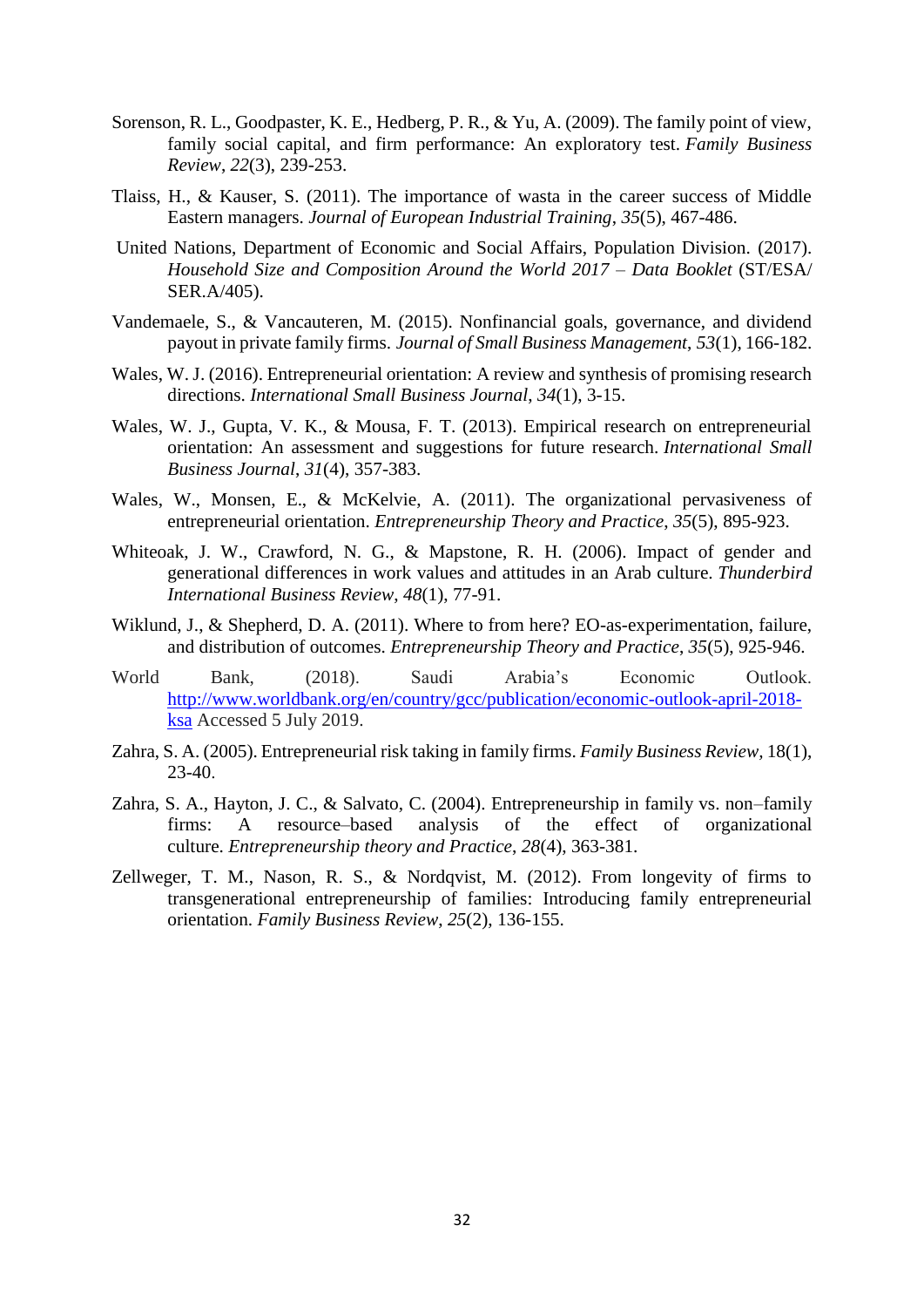

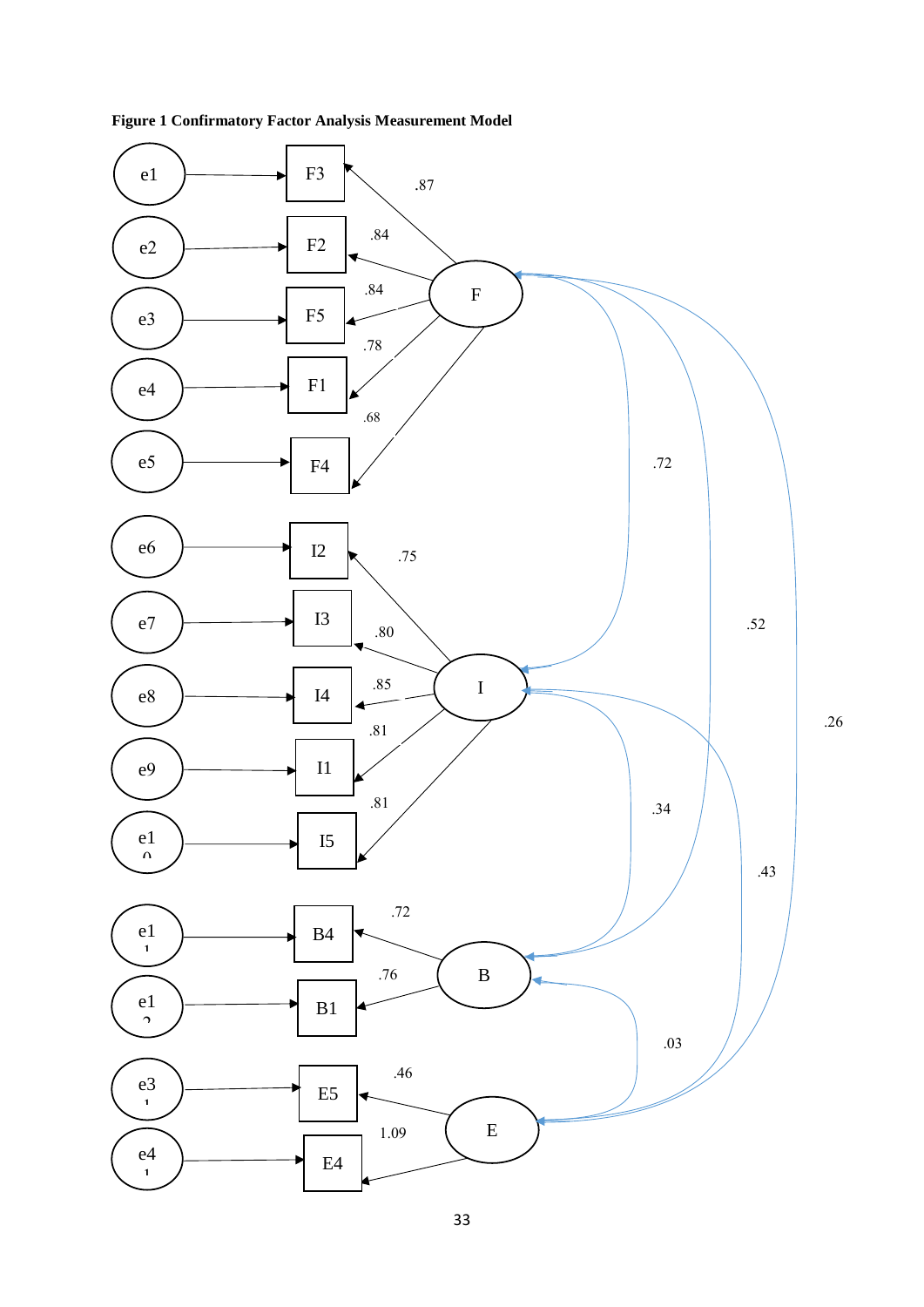|   | CR    | <b>AVE</b> | <b>MSV</b> | <b>ASV</b> | E        | F     | I     | B     |
|---|-------|------------|------------|------------|----------|-------|-------|-------|
| E | 0.709 | 0.549      | 0.254      | 0.133      | 0.741    |       |       |       |
| F | 0.904 | 0.655      | 0.531      | 0.287      | 0.504    | 0.809 |       |       |
|   | 0.883 | 0.603      | 0.531      | 0.291      | 0.378    | 0.729 | 0.776 |       |
| B | 0.778 | 0.667      | 0.199      | 0.091      | $-0.031$ | 0.273 | 0.446 | 0.817 |

**Table 1 Convergent and discriminant validity**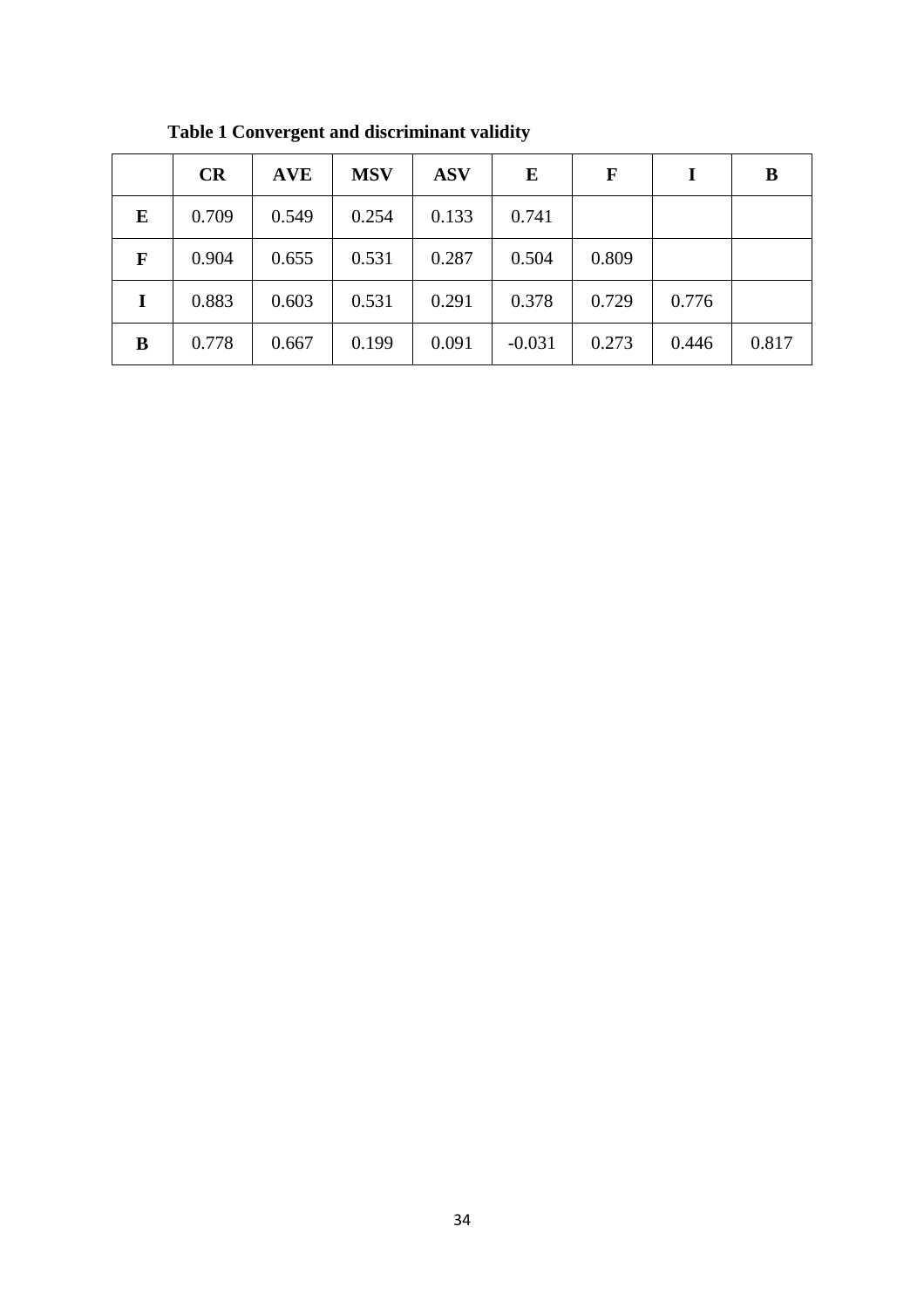| <b>EUDIC =</b> Contention matrix $\left(1\right)$ = $\left(1\right)$ |            |           |                                               |                     |                                       |           |                                       |                                               |                            |                                      |                             |          |      |     |     |     |     |
|----------------------------------------------------------------------|------------|-----------|-----------------------------------------------|---------------------|---------------------------------------|-----------|---------------------------------------|-----------------------------------------------|----------------------------|--------------------------------------|-----------------------------|----------|------|-----|-----|-----|-----|
|                                                                      | <b>VIF</b> | 1.        | 2.                                            | 3.                  | 4.                                    | 5.        | 6.                                    | 7.                                            | 8.                         | 9.                                   | 10.                         | 11.      | 12.  | 13. | 14. | 15. | 16. |
| 1. Entrepreneurial Firm<br>Behavior                                  |            | 1.00      |                                               |                     |                                       |           |                                       |                                               |                            |                                      |                             |          |      |     |     |     |     |
| 2. Managerial Attitude<br><b>Toward Risk</b>                         |            | $0.43***$ | 1.00                                          |                     |                                       |           |                                       |                                               |                            |                                      |                             |          |      |     |     |     |     |
| 3. SEW                                                               | 1.20       | $0.19***$ | 0.05                                          | 1.00                |                                       |           |                                       |                                               |                            |                                      |                             |          |      |     |     |     |     |
| 4. Gender                                                            | 1.33       | $-.010$   | $\overline{\phantom{a}}$<br>$0.18^{\ast\ast}$ | $-0.08$             | 1.00                                  |           |                                       |                                               |                            |                                      |                             |          |      |     |     |     |     |
| 5. Age-Bus                                                           | 1.56       | $-0.01$   | $-0.09$                                       | $\sim$<br>$0.23***$ | $-0.05$                               | $1.00\,$  |                                       |                                               |                            |                                      |                             |          |      |     |     |     |     |
| 6. Size                                                              | 1.37       | $0.16*$   | $-0.02$                                       | $-0.04$             | 0.12                                  | $0.27**$  | $1.00\,$                              |                                               |                            |                                      |                             |          |      |     |     |     |     |
| 7. International                                                     | 1.12       | $-0.10$   | $\sim$<br>$0.17***$                           | $0.20**$            | 0.04                                  | $-0.02$   | $-0.04$                               | $1.00\,$                                      |                            |                                      |                             |          |      |     |     |     |     |
| 8. Manufacturing                                                     | 1.19       | $-0.03$   | $-0.12$                                       | $-0.12$             | $-0.03$                               | $0.27***$ | $0.18^{\ast\ast}$                     | $-0.07$                                       | $1.00\,$                   |                                      |                             |          |      |     |     |     |     |
| 9. Construction                                                      | 1.22       | $-0.07$   | $-0.06$                                       | $-0.05$             | 0.09                                  | $-0.01$   | $0.18***$                             | $-0.12$                                       | $\sim$<br>0.11             | 1.00                                 |                             |          |      |     |     |     |     |
| 10.Retail                                                            |            | 0.03      | $0.10\,$                                      | 0.03                | $0.17^{\ast\ast}$                     | $-0.11$   | $\overline{\phantom{a}}$<br>$0.17***$ | $\overline{\phantom{a}}$<br>$0.28^{\ast\ast}$ | $\sim$<br>$.26***$         | $\overline{\phantom{a}}$<br>$0.47**$ | 1.00                        |          |      |     |     |     |     |
| 11. Transport                                                        | 1.08       | $-0.03$   | $-0.08$                                       | $0.04\,$            | $0.01\,$                              | $-0.04$   | $-0.05$                               | $-0.06$                                       | $\overline{a}$<br>$0.05\,$ | $-0.10$                              | $\overline{a}$<br>$0.23***$ | $1.00\,$ |      |     |     |     |     |
| 12. Services                                                         | 1.30       | $0.15*$   | $0.17^{\ast\ast}$                             | $-0.09$             | $\overline{\phantom{a}}$<br>$0.36***$ | 0.03      | $-0.02$                               | $-0.11$                                       | $\sim$<br>$0.10\,$         | $0.19***$                            | $0.42***$                   | $-0.09$  | 1.00 |     |     |     |     |

#### **Table 2** Correlation Matrix (n=241)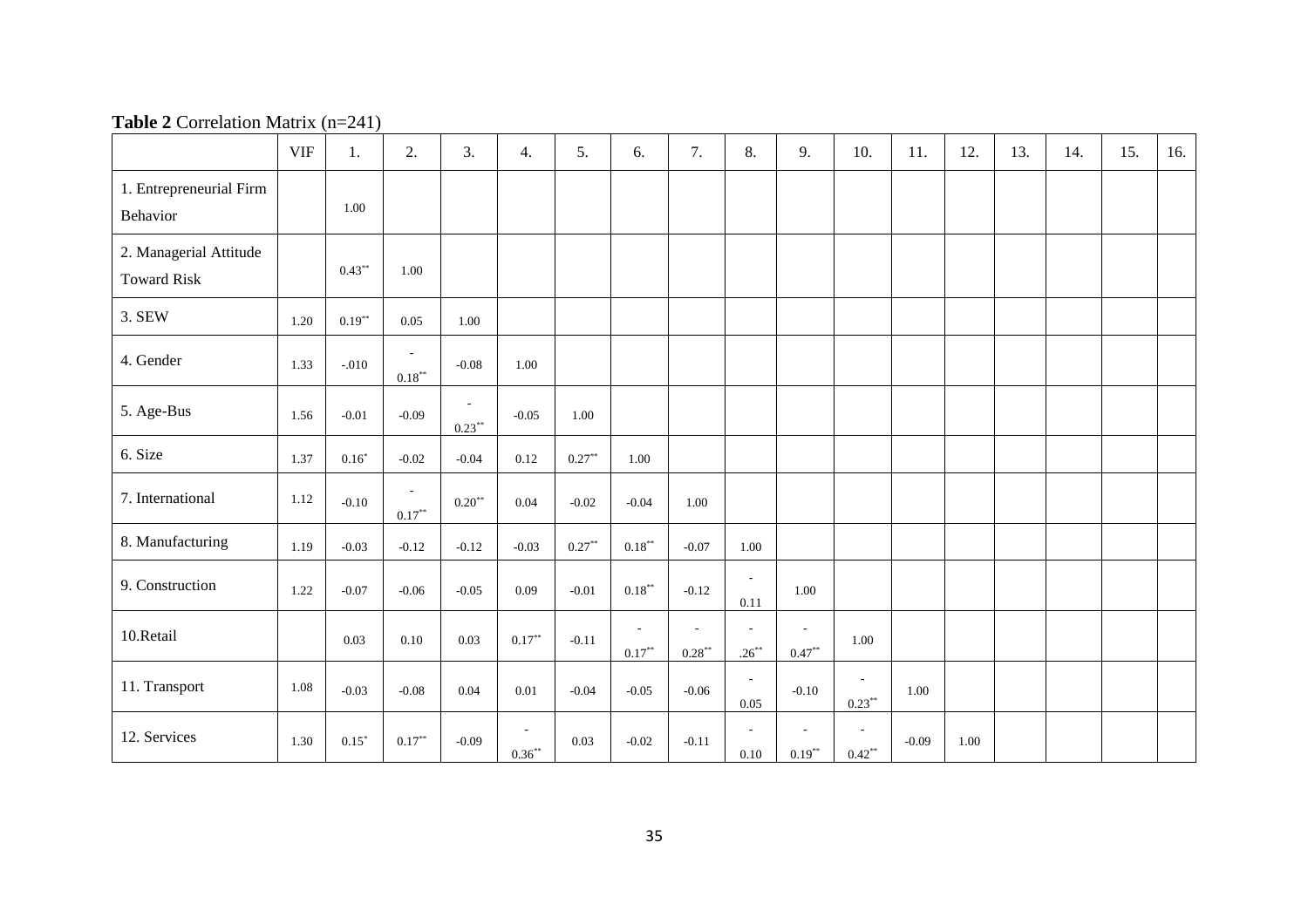| 13. Age-Ent       | 1.38 | 0.07                | $-0.09$ | 0.00             | 0.13      | $0.40**$  | $0.16^{\circ}$ | $-0.04$ | 0.13 | $0.19***$ | $-0.08$   | $\overline{\phantom{a}}$<br>$0.16*$ | 0.06 | 1.00    |           |          |      |
|-------------------|------|---------------------|---------|------------------|-----------|-----------|----------------|---------|------|-----------|-----------|-------------------------------------|------|---------|-----------|----------|------|
| 14. Diversified   | 1.42 | 0.06                | 0.01    | . .<br>$0.44***$ | $0.19***$ | $0.28***$ | $0.17***$      | $-0.09$ | 0.08 | 0.00      | $-0.02$   | $-0.05$                             | 0.06 | 0.04    | 1.00      |          |      |
| 15. Business Plan | 1.40 | 0.11                | 0.05    | . .<br>$0.32**$  | 0.06      | 0.13      | $0.37**$       | $-0.03$ | 0.09 | 0.09      | $-0.13*$  | $-0.07$                             | 0.10 | 0.01    | $0.21***$ | 1.00     |      |
| 16. Generation    | 1.39 | $\sim$<br>$0.17***$ | $-0.10$ | . .<br>$0.28***$ | $-0.06$   | 0.09      | $0.19***$      | $-0.03$ | 0.12 | $0.15^*$  | $-0.16^*$ | $-0.07$                             | 0.04 | $0.13*$ | $0.24***$ | $0.27**$ | 1.00 |

\*\*\* Significant at the 0.01 level; \*\* Significant at the 0.05 level; \* Significant at the 0.10 level